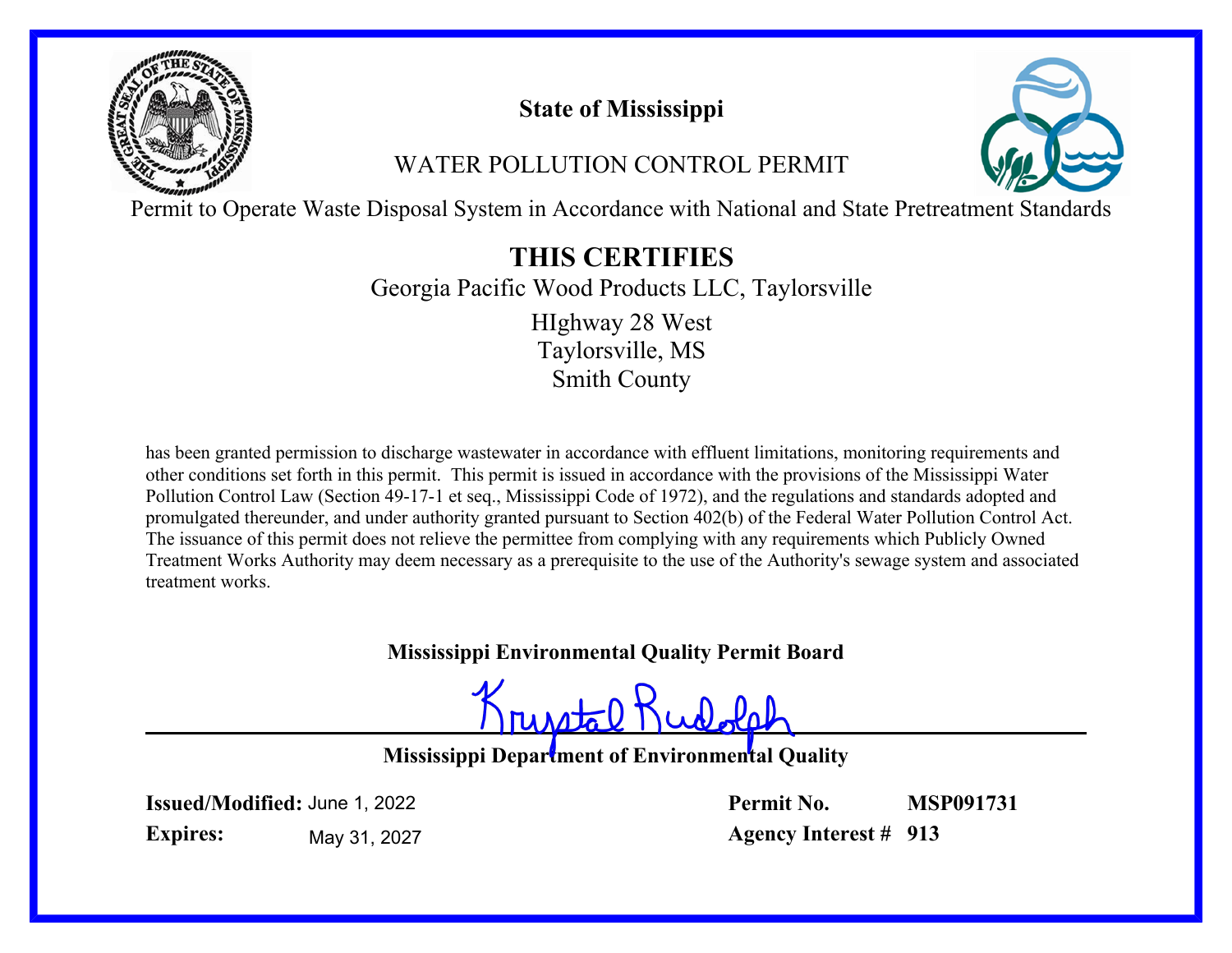## **Table of Contents**

| <b>Other Relevant Documents:</b> |  |
|----------------------------------|--|

Form 2P and Cover Letter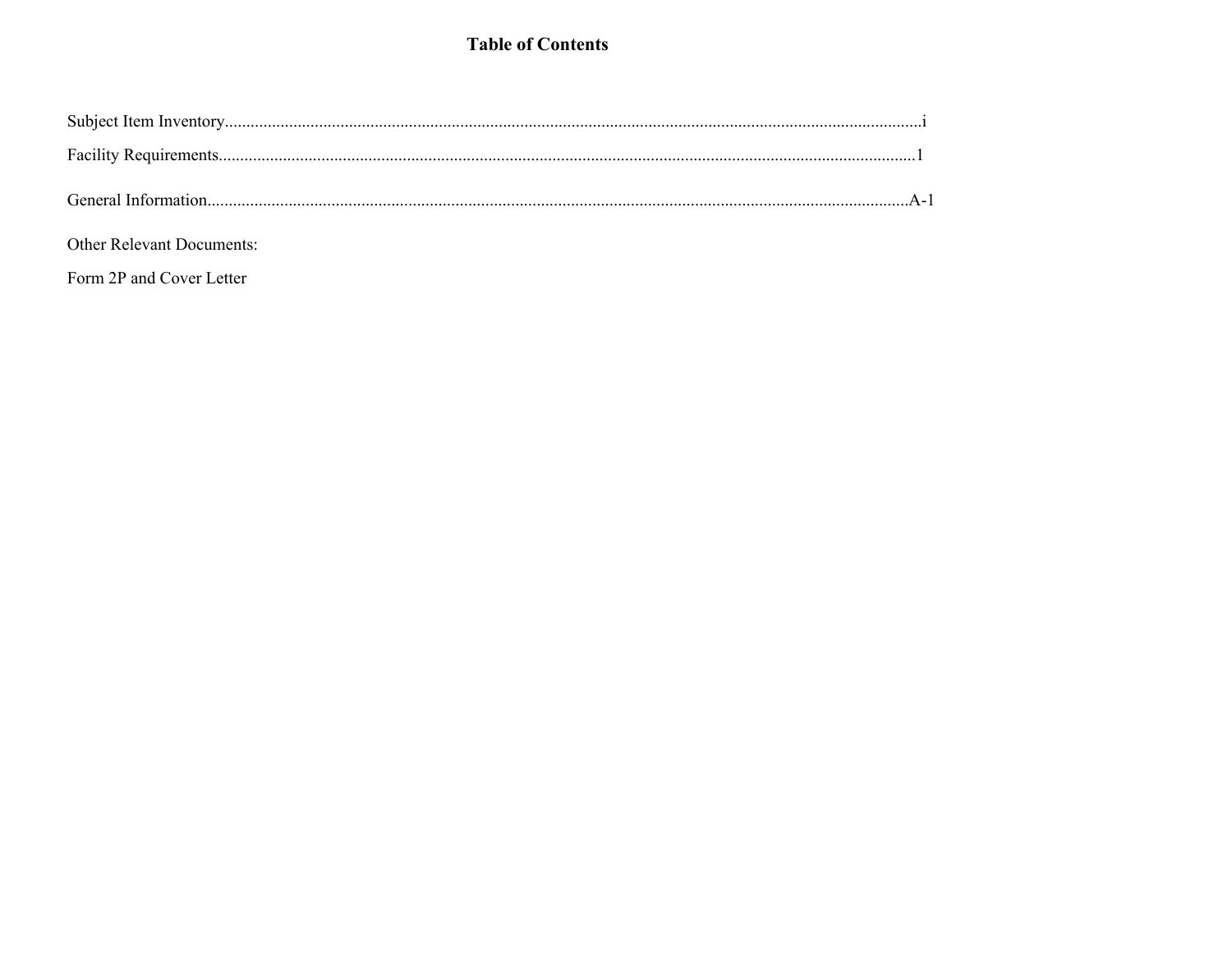Activity ID No.: PER20220001 Permit Number: MSP091731 Subject Item Inventory Georgia Pacific Wood Products LLC, Taylorsville

## **Subject Item Inventory:**

| ID    | <b>Designation</b> | <b>Description</b>                                                        |
|-------|--------------------|---------------------------------------------------------------------------|
| AI913 |                    | Manufacturer of Structural Wood Panels                                    |
| RPNT3 | MSP091731-001      | Outfall 001 (Process Wastewater, Non-process Wastewater, and Storm Water) |

## **Receiving Stream Relationships:**

| <b>Subject Item</b>                                                                                                                  | elationshin                | Stream<br> Keceiving                    |
|--------------------------------------------------------------------------------------------------------------------------------------|----------------------------|-----------------------------------------|
| <b>RPNT</b><br>Water<br>Outfall 001<br>$\mathbf{u}$<br>: Storm<br>Wastewater.<br>. and<br>Non-process<br><b>Process</b><br>astewater | <b>Discharges</b><br>-Into | MS0056405<br>™<br>1 avlorsy<br>ville Pt |

| <b>KEY</b>                                   |                                   |
|----------------------------------------------|-----------------------------------|
| $ ACT = Activity$                            | $AI = Agency Interest$            |
| $AREA = Area$                                | $CONT = Control$ Device           |
| CAFO = Concentrated Animal Feeding Operation | $=$ Insignificant Activity<br>IA  |
| $EQPT = Equipment$                           | $MAFO = Animal Feeding Operation$ |
| $IMPD = Important$                           | $PCS = PCs$                       |
| $RPNT = Release Point$                       | $TRMT = Treatment$                |
| $WDPT = Without$ Withdrawal Point            |                                   |
|                                              |                                   |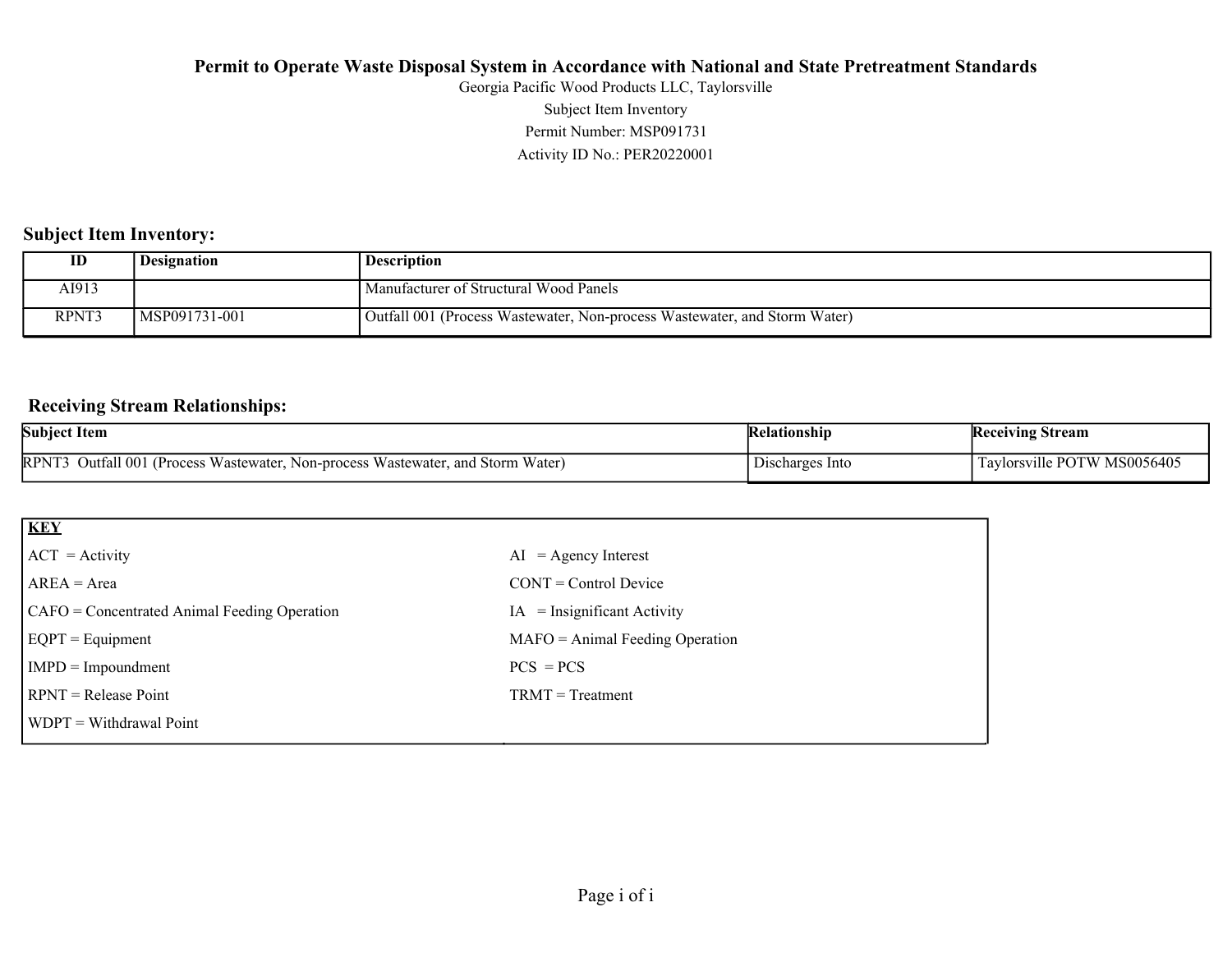## **EFFLUENT LIMITATIONS AND MONITORING REQUIREMENTS**

#### **RPNT00000000003: MSP091731-001 Subject Item: Outfall 001 (Process Wastewater, Non-process Wastewater, and Storm Water)**

|                                         | <b>Discharge Limitations</b>            |                                         |                                       |                                      |                                      |                                      | <b>Monitoring Requirements</b>            |                  |                           |                        |
|-----------------------------------------|-----------------------------------------|-----------------------------------------|---------------------------------------|--------------------------------------|--------------------------------------|--------------------------------------|-------------------------------------------|------------------|---------------------------|------------------------|
| <b>Parameter</b>                        | Quantity /<br>Loading<br><b>Average</b> | Quantity /<br>Loading<br><b>Maximum</b> | Quantity /<br>Loading<br><b>Units</b> | Quality /<br>Conc.<br><b>Minimum</b> | Quality /<br>Conc.<br><b>Average</b> | Quality /<br>Conc.<br><b>Maximum</b> | <b>Quality</b> /<br>Conc.<br><b>Units</b> | <b>Frequency</b> | <b>Sample Type</b>        | Which<br><b>Months</b> |
| Flow<br>Effluent                        | Report<br>Quarterly<br>Average          | Report<br>Quarterly<br>Maximum          | <b>Million Gallons</b><br>per Day     | ******                               | ******                               | ******                               | ******                                    | Monthly          | Totalizer                 | Jan-Dec                |
| pH<br>Effluent                          | ******                                  | ******                                  | ******                                | 6.0<br>Minimum                       | ******                               | 9.0<br>Maximum                       | SU                                        | Monthly          | Grab Sampling             | Jan-Dec                |
| Temperature (Deg. F)<br><b>Effluent</b> | ******                                  | ******                                  | ******                                | ******                               | Report<br>Quarterly<br>Average       | 120<br>Quarterly<br>Maximum          | degrees F                                 | Monthly          | Instantaneous<br>Sampling | Jan-Dec                |

Such discharges shall be limited and monitored by the permittee as specified below: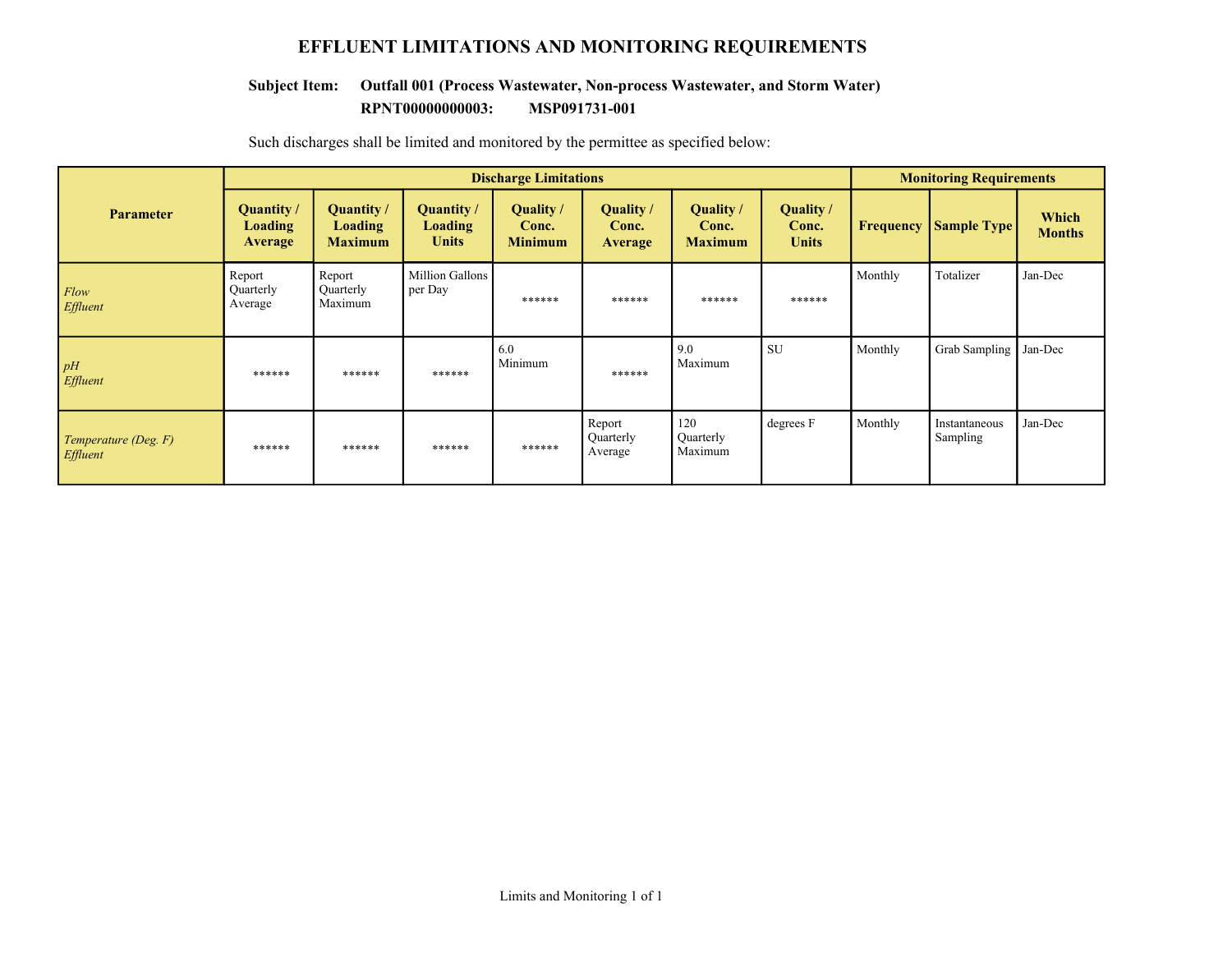Georgia Pacific Wood Products LLC, Taylorsville Facility Requirements Permit Number: MSP091731 Activity ID No.:PER20220001

### **AI0000000913 Manufacturer of Structural Wood Panels:**

# **Limitation Requirements:**

| Condition |           |                                                                                                                                                                                                                                                                                                                                                        |
|-----------|-----------|--------------------------------------------------------------------------------------------------------------------------------------------------------------------------------------------------------------------------------------------------------------------------------------------------------------------------------------------------------|
| No.       | Parameter | Condition                                                                                                                                                                                                                                                                                                                                              |
| $L-1$     |           | Samples taken in compliance with the monitoring requirements specified in this permit shall be taken at the nearest accessible<br>point after final treatment but prior to actual discharge into the POTW collection system or mixing with non-regulated waste<br>streams. [11 Miss. Admin. Code Pt. 6, R.1.1.4.A(28).]                                |
| $L-2$     |           | <b>General Pretreatment Prohibitions</b>                                                                                                                                                                                                                                                                                                               |
|           |           | In addition to those pollutants limited in the "Effluent Limitations and Monitoring Requirements" section of this permit, the<br>following pollutants shall not be discharged into the POTW:                                                                                                                                                           |
|           |           | (1) Pollutants which create a fire or explosion hazard in the POTW, including but not limited to, wastestreams with a closed<br>cup flashpoint of less than 140 degrees Fahrenheit or 60 degrees Centigrade using the test methods specified in 40 CFR<br>261.21;                                                                                      |
|           |           | (2) Pollutants which will cause corrosive structural damage to the POTW, but in no case discharges with pH lower than 5.0,<br>unless the treatment works is specifically designed to accommodate such discharges;                                                                                                                                      |
|           |           | (3) Solid or viscous pollutants in amounts which will cause obstruction to the flow in the POTW resulting in interference;<br>(4) Any pollutant, including oxygen demanding pollutants (BOD, etc.) released in a discharge at a flow rate and/or pollutant<br>concentration which will cause interference with the POTW;                               |
|           |           | (5) Heat in amounts which will inhibit biological activity in the POTW resulting in interference, but in no case heat in such<br>quantities that the temperature at the POTW treatment plant exceeds 40 degrees Centigrade (104 degrees Fahrenheit) unless<br>the approval Authority, upon request of the POTW, approves alternate temperature limits; |
|           |           | (6) Petroleum oil, nonbiodegradable cutting oil, or products of mineral oil origin in amounts that will cause interference or<br>pass through;                                                                                                                                                                                                         |
|           |           | (7) Pollutants which result in the presence of toxic gases, vapors, or fumes within the POTW in a quantity that may cause<br>acute worker health and safety problems;                                                                                                                                                                                  |
|           |           | (8) Any trucked or hauled pollutants, except at discharge points designated by the POTW. [40 CFR 403.5(b)]                                                                                                                                                                                                                                             |
|           |           |                                                                                                                                                                                                                                                                                                                                                        |

Page 1 of 21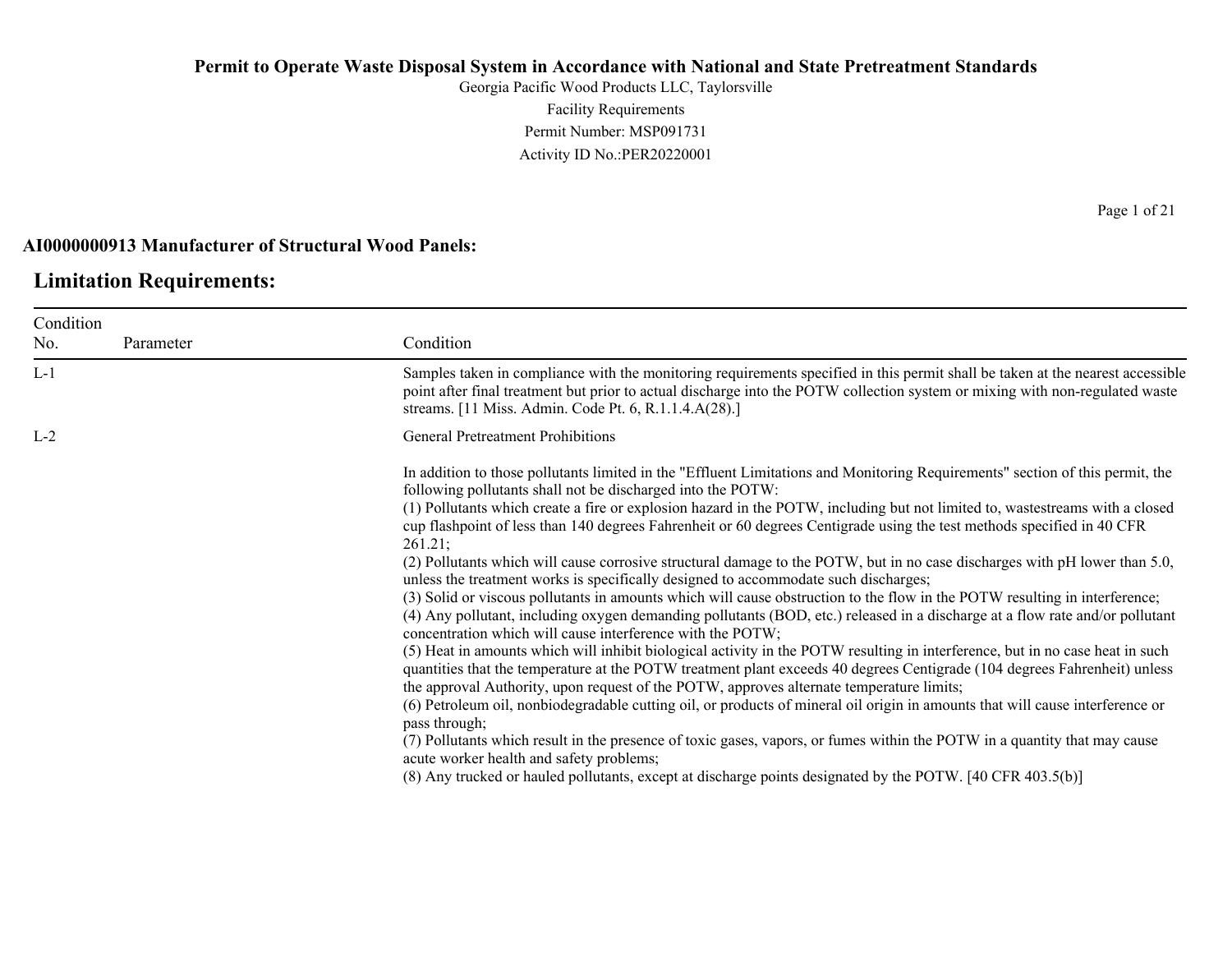Georgia Pacific Wood Products LLC, Taylorsville Facility Requirements Permit Number: MSP091731 Activity ID No.:PER20220001

## **AI0000000913 Manufacturer of Structural Wood Panels:**

# **Record-Keeping Requirements:**

| Condition<br>No. | Condition                                                                                                                                                                                                                                                                                                                                                      |
|------------------|----------------------------------------------------------------------------------------------------------------------------------------------------------------------------------------------------------------------------------------------------------------------------------------------------------------------------------------------------------------|
| $R-1$            | Recording of Results                                                                                                                                                                                                                                                                                                                                           |
|                  | For each measurement or sample taken pursuant to the requirements of this permit, the permittee shall maintain records of all information obtained from such<br>monitoring including:                                                                                                                                                                          |
|                  | (1) The exact place, date, and time of sampling;<br>(2) The dates the analyses were performed;<br>$(3)$ The person $(s)$ who performed the analyses;<br>(4) The analytical techniques, procedures or methods used; and<br>(5) The results of all required analyses. $[11 \text{ Miss. } \text{Admin. } \text{Code Pt. } 6, \text{R. } 1.1.4 \text{A}(29)(a).]$ |
|                  | <b>Submittal/Action Requirements:</b>                                                                                                                                                                                                                                                                                                                          |

| Condition<br>No. | Condition                                                                                                                                                                                                                                                                                                                                                                                                                                                                                                                                                                                                 |
|------------------|-----------------------------------------------------------------------------------------------------------------------------------------------------------------------------------------------------------------------------------------------------------------------------------------------------------------------------------------------------------------------------------------------------------------------------------------------------------------------------------------------------------------------------------------------------------------------------------------------------------|
| $S-1$            | <b>Oral Notification Requirements</b>                                                                                                                                                                                                                                                                                                                                                                                                                                                                                                                                                                     |
|                  | The permittee shall notify the Mississippi Environmental Quality Permit Board and the POTW orally immediately upon becoming aware of the following:<br>(1) A spill which would result in a discharge to the POTW or to State waters;<br>(2) Any unanticipated bypass which exceeds any effluent limitation in the permit.<br>(3) Any upset which exceeds any effluent limitation in the permit.<br>(4) Violation of a maximum daily discharge limitation for any of the pollutants listed by the Permit Board in the permit to be reported within 24 hours. [11 Miss. Admin.]<br>Code Pt. 6, R. 1.1.4.M.] |

Page 2 of 21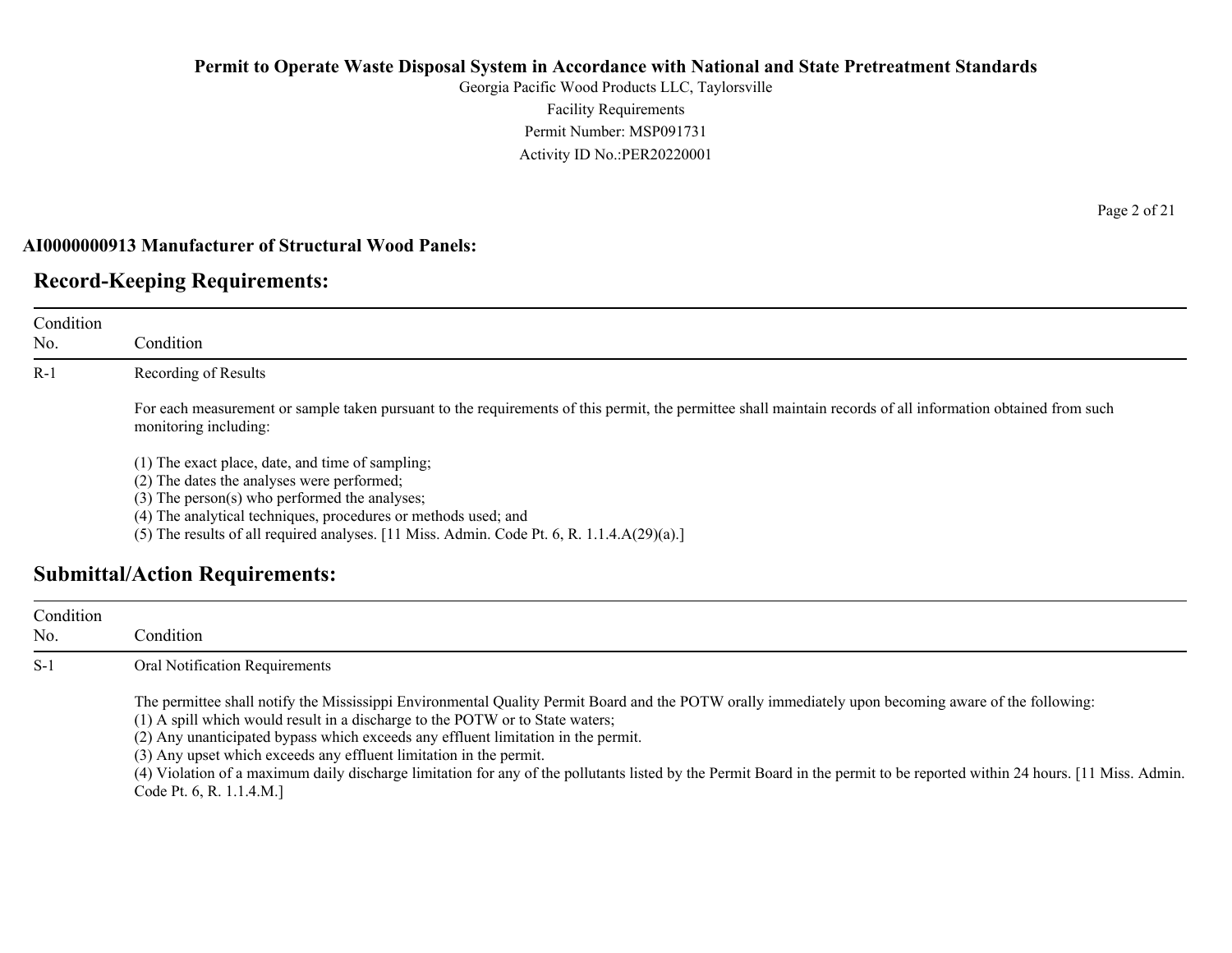Georgia Pacific Wood Products LLC, Taylorsville Facility Requirements Permit Number: MSP091731 Activity ID No.:PER20220001

#### **AI0000000913 Manufacturer of Structural Wood Panels:**

## **Submittal/Action Requirements:**

No.

Condition Condition S-2 Reporting Monitoring results obtained during the previous reporting period shall be summarized and reported on a Discharge Monitoring Report (DMR). DMR data must be submitted electronically using the MDEQ NetDMR system NO LATER THAN THE 28TH DAY OF THE MONTH FOLLOWING THE COMPLETED REPORTING PERIOD. DMRs and all other reports required herein, shall be signed in accordance with 11 Miss. Admin. Code Pt. 6, R. 1.1.4.A(15)(c)(1). of the Mississippi Wastewater Regulations. [11 Miss. Admin. Code Pt. 6, R. 1.1.4.A(15)c(1)., 40 CFR 122.21(1)(4)(i)] S-3 Noncompliance Notification - Twenty-Four Hour Reporting (1) The permittee shall report any noncompliance which may endanger health or the environment. Any information shall be provided orally within 24 hours from the time the permittee becomes aware of the circumstances. A written submission shall also be provided within 5 days of the time the permittee becomes aware of the circumstances. The written submission shall contain a description of the noncompliance and its cause; the period of noncompliance, including exact dates and times, and if the noncompliance has not been corrected, the anticipated time it is expected to continue; and steps taken or planned to reduce, eliminate, and/or prevent recurrence of the noncompliance. (2) The following shall be included as information which must be reported within 24 hours under this paragraph. (i) Any unanticipated bypass which exceeds any effluent limitation in the permit. (ii) Any upset which exceeds any effluent limitation in the permit. (iii) Violation of a maximum daily discharge limitation for any of the pollutants listed by the Permit Board in the permit to be reported within 24 hours. (iv) The Executive Director may waive the written report on a case-by-case basis for reports under paragraph (1) of this section if the oral report has been received within 24 hours. All reports required by this condition which are submitted after December 20, 2025, shall be submitted by the permittee electronically as instructed by MDEQ. [11 Miss.] Admin. Code Pt. 6, R. 1.1.4.A(29)(e)., 40 CFR 122.41(1)(6)]

Page 3 of 21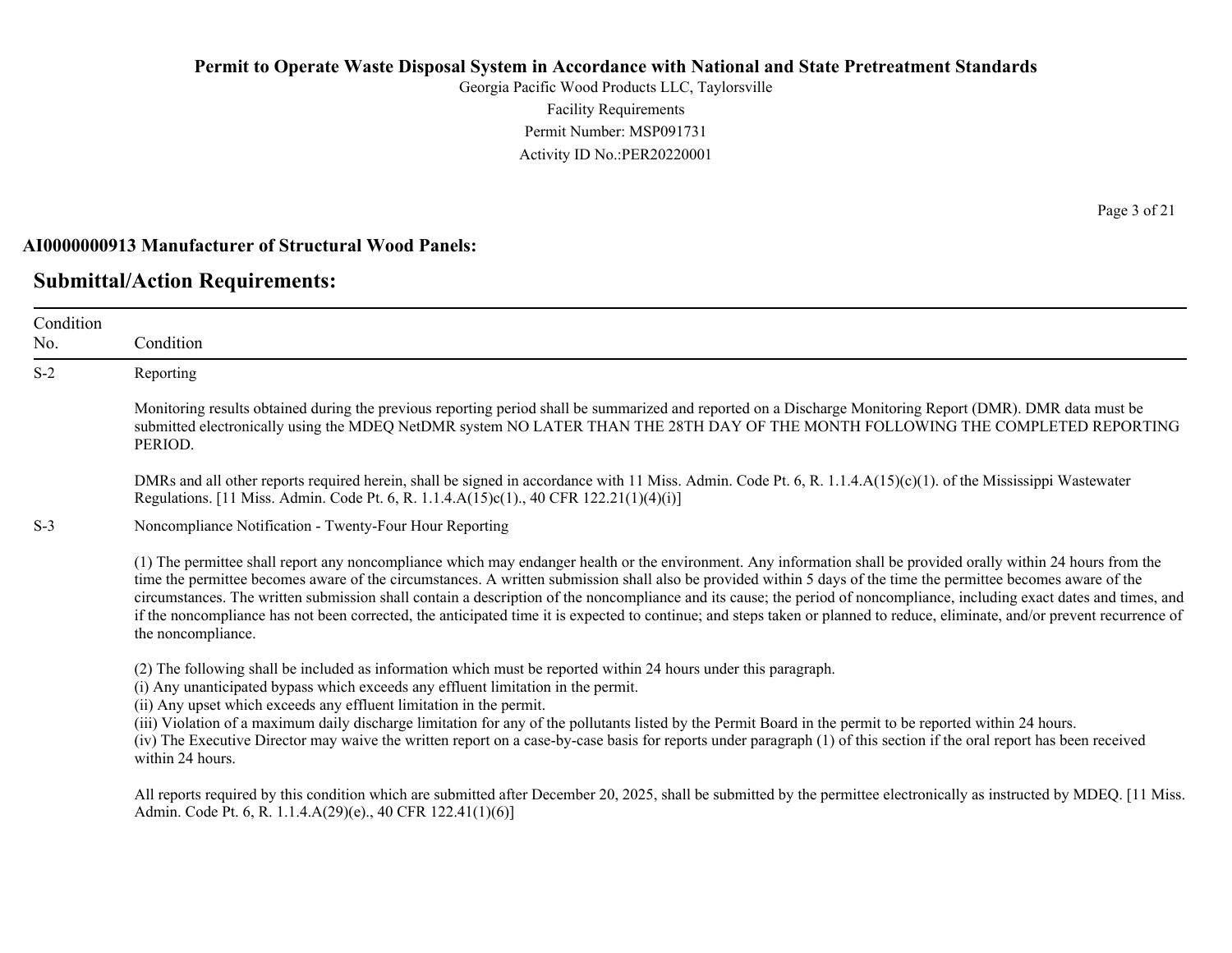Georgia Pacific Wood Products LLC, Taylorsville Facility Requirements Permit Number: MSP091731 Activity ID No.:PER20220001

#### **AI0000000913 Manufacturer of Structural Wood Panels:**

## **Submittal/Action Requirements:**

Condition No. Condition S-4 Noncompliance Notification - Other Noncompliance The permittee shall report all instances of noncompliance not reported under the twenty-four hour reporting requirements, at the time monitoring reports are submitted or within 30 days from the end of the month in which the noncompliance occurs. The reports shall contain the same information as is required under the twenty-four hour reporting requirements contained in this permit. All reports required by this condition which are submitted after December 20, 2025, shall be submitted by the permittee electronically as instructed by MDEQ. [11 Miss.] Admin. Code Pt. 6, R. 1.1.4.A(29)(f)., 40 CFR 122.41(1)(7)] S-5 Noncompliance Notification - Other Information Where the permittee becomes aware that it failed to submit any relevant facts in a permit application, or submitted incorrect information in a permit application or in any report to the Permit Board, it shall promptly submit such facts or information. [11 Miss. Admin. Code Pt. 6, R. 1.1.4.A(29)(g).] S-6 Bypassing -Notice Anticipated bypass-If the permittee knows in advance of the need for a bypass, it shall submit prior notice, if possible at least ten days before the date of the bypass. Unanticipated bypass-The permittee shall submit notice of an unanticipated bypass as required by the twenty-four hour reporting requirements set forth in this permit. All reports required by this condition which are submitted after December 20, 2025, shall be submitted by the permittee electronically as instructed by MDEQ. [40 CFR  $122.41(m)(3)(i, ii)$ ]

Page 4 of 21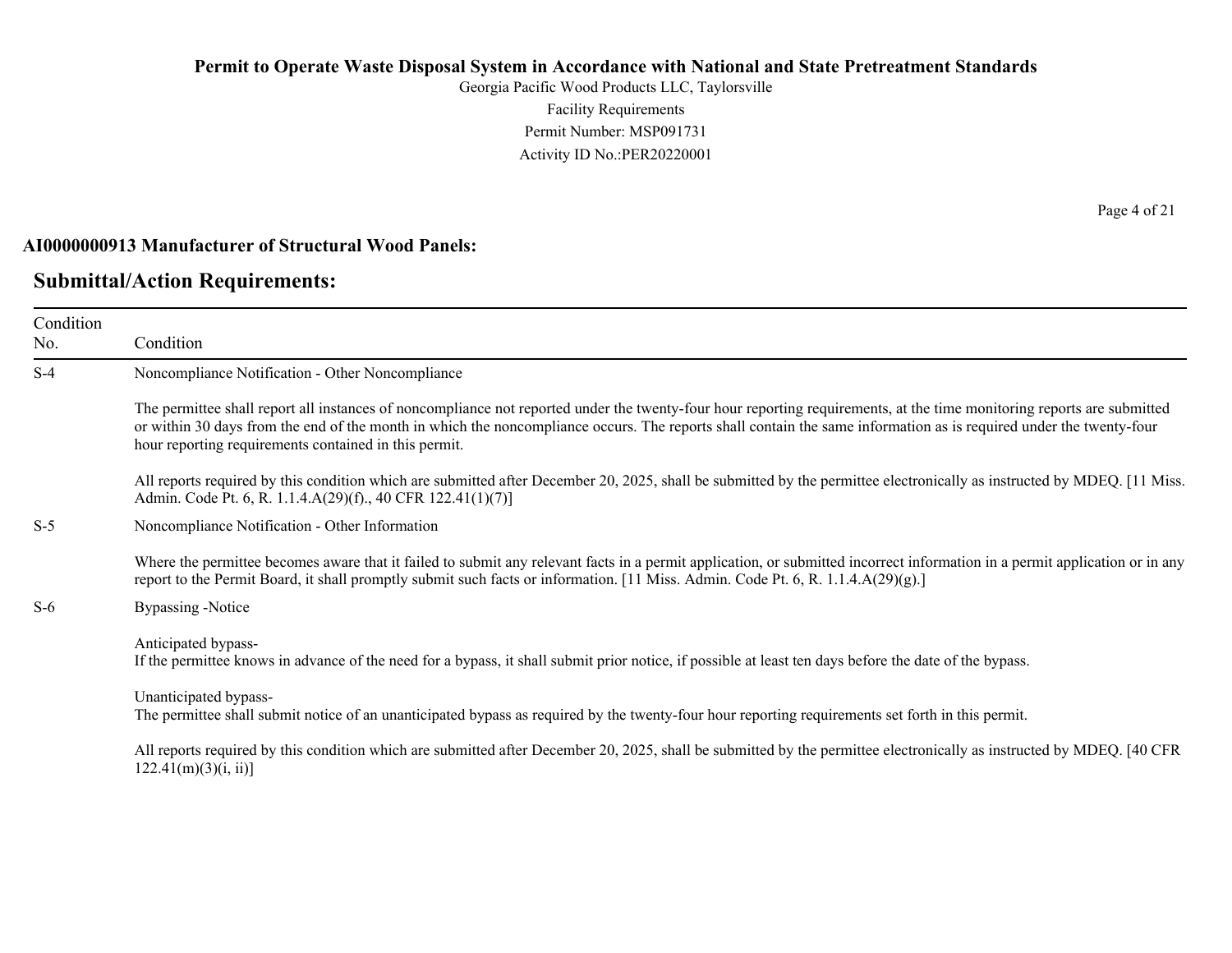Georgia Pacific Wood Products LLC, Taylorsville Facility Requirements Permit Number: MSP091731 Activity ID No.:PER20220001

### **AI0000000913 Manufacturer of Structural Wood Panels:**

# **Submittal/Action Requirements:**

| Condition<br>No. | Condition                                                                                                                                                                                                                                                                                                                                                                                                                                                        |
|------------------|------------------------------------------------------------------------------------------------------------------------------------------------------------------------------------------------------------------------------------------------------------------------------------------------------------------------------------------------------------------------------------------------------------------------------------------------------------------|
| $S-7$            | <b>Expiration of Permit</b><br>At least 180 days prior to the expiration date of this permit pursuant to the State law and regulation, the permittee who wishes to continue to operate under this permit<br>shall submit an application to the Permit Board for reissuance. The Permit Board may grant permission to submit an application later than this, but no later than the<br>expiration date of the permit. [11 Miss. Admin. Code Pt. 6, R. 1.1.5.B(1).] |

# **Narrative Requirements:**

# **Definitions:**

| Condition |                                                                                                                                                                                                                                                                                                                                                                                                                                                                                                                                                     |
|-----------|-----------------------------------------------------------------------------------------------------------------------------------------------------------------------------------------------------------------------------------------------------------------------------------------------------------------------------------------------------------------------------------------------------------------------------------------------------------------------------------------------------------------------------------------------------|
| No.       | Condition                                                                                                                                                                                                                                                                                                                                                                                                                                                                                                                                           |
| $T-1$     | Definitions: General                                                                                                                                                                                                                                                                                                                                                                                                                                                                                                                                |
|           | The permittee shall refer to 11 Miss. Admin. Code Pt. 6, R.1.1.1.A. for definitions of any permit term not specified in this permit. [11 Miss. Admin. Code Pt. 6, R.<br>1.1.1.A.]                                                                                                                                                                                                                                                                                                                                                                   |
| $T-2$     | Definitions: Monthly Average                                                                                                                                                                                                                                                                                                                                                                                                                                                                                                                        |
|           | "Monthly Average" means the average of "daily discharges" over a calendar month, calculated as the sum of all "daily discharges" measured during a calendar month<br>divided by the number of "daily discharges" measured during the month. The monthly average for E coli bacteria is the geometric mean of "daily discharges" measured<br>during the calendar month. In computing the geometric mean for E coli bacteria, the value one (1) shall be substituted for sample results of zero. [11 Miss. Admin. Code<br>Pt. 6, R. 1.1.1. $A(44)$ .] |

Page 5 of 21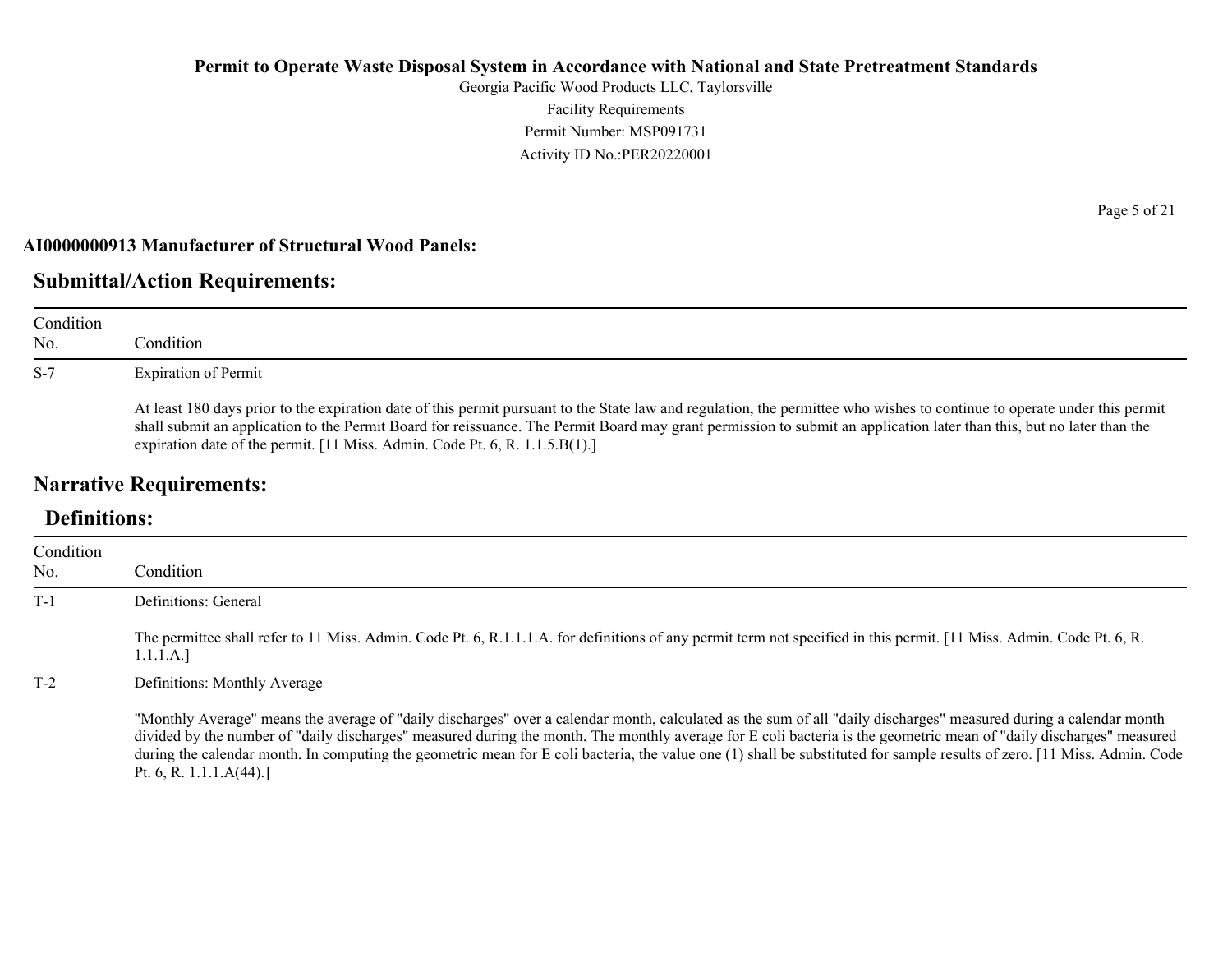Georgia Pacific Wood Products LLC, Taylorsville Facility Requirements Permit Number: MSP091731 Activity ID No.:PER20220001

### **AI0000000913 Manufacturer of Structural Wood Panels:**

# **Narrative Requirements:**

Page 6 of 21

| Condition<br>No. | Condition                                                                                                                                                                                                                                                                                                                                                                                                                                                                                                                                                                                   |
|------------------|---------------------------------------------------------------------------------------------------------------------------------------------------------------------------------------------------------------------------------------------------------------------------------------------------------------------------------------------------------------------------------------------------------------------------------------------------------------------------------------------------------------------------------------------------------------------------------------------|
| $T-3$            | Definitions: Daily Discharge                                                                                                                                                                                                                                                                                                                                                                                                                                                                                                                                                                |
|                  | "Daily discharge" means the "discharge of a pollutant" measured during a calendar day or any 24-hour period that reasonably represents the calendar day for purposes of<br>sampling. For pollutants with limitations expressed in units of mass, the "daily discharge" is calculated as the total mass of the pollutant discharged over the day. For<br>pollutants with limitations expressed in other units of measurements, the "daily average" is calculated as the average measurement of the discharge of the pollutant over<br>the day. [11 Miss. Admin. Code Pt. 6, R. 1.1.1.A(15).] |
| $T-4$            | Definitions: Daily Maximum                                                                                                                                                                                                                                                                                                                                                                                                                                                                                                                                                                  |
|                  | "Daily maximum" means the highest "daily discharge" over a calendar month. [11 Miss. Admin. Code Pt. 6, R. 1.1.1.A(16).]                                                                                                                                                                                                                                                                                                                                                                                                                                                                    |
| $T-5$            | <b>Definitions: Toxic Pollutants</b>                                                                                                                                                                                                                                                                                                                                                                                                                                                                                                                                                        |
|                  | "Toxic pollutants" means any pollutant listed as toxic under Section $307(a)(1)$ or, in the case of "sludge use or disposal practices", any pollutant identified in regulations<br>implementing Section 405(d) of the Clean Water Act. [11 Miss. Admin. code Pt.6, R. 1.1.1.A(71).]                                                                                                                                                                                                                                                                                                         |
| $T-6$            | Definitions: Hazardous Substances                                                                                                                                                                                                                                                                                                                                                                                                                                                                                                                                                           |
|                  | "Hazardous substances" are defined in 40 CFR 116.4                                                                                                                                                                                                                                                                                                                                                                                                                                                                                                                                          |
| $T-7$            | Definitions: Quarterly Average                                                                                                                                                                                                                                                                                                                                                                                                                                                                                                                                                              |
|                  | "Quarterly Average" means the average of "daily discharges" over a three month period, calculated as the sum of all "daily discharges" measured during the quarter<br>divided by the number of "daily discharges" measured during the quarter. The quarterly average for E coli bacteria is the geometric mean of "daily discharges" measured<br>during the quarter. In computing the geometric mean for E coli bacteria, the value one (1) shall be substituted for sample results of zero. [11 Miss. Admin. Code Pt. 6, R.<br>1.1.1.A(61).                                                |
| $T-8$            | Definitions: Quarterly Maximum                                                                                                                                                                                                                                                                                                                                                                                                                                                                                                                                                              |
|                  |                                                                                                                                                                                                                                                                                                                                                                                                                                                                                                                                                                                             |

"Quarterly Maximum" means the highest "daily discharge" measured over a three-month period. [11 Miss. Admin. Code Pt. 6, R. 1.1.1.A(62).]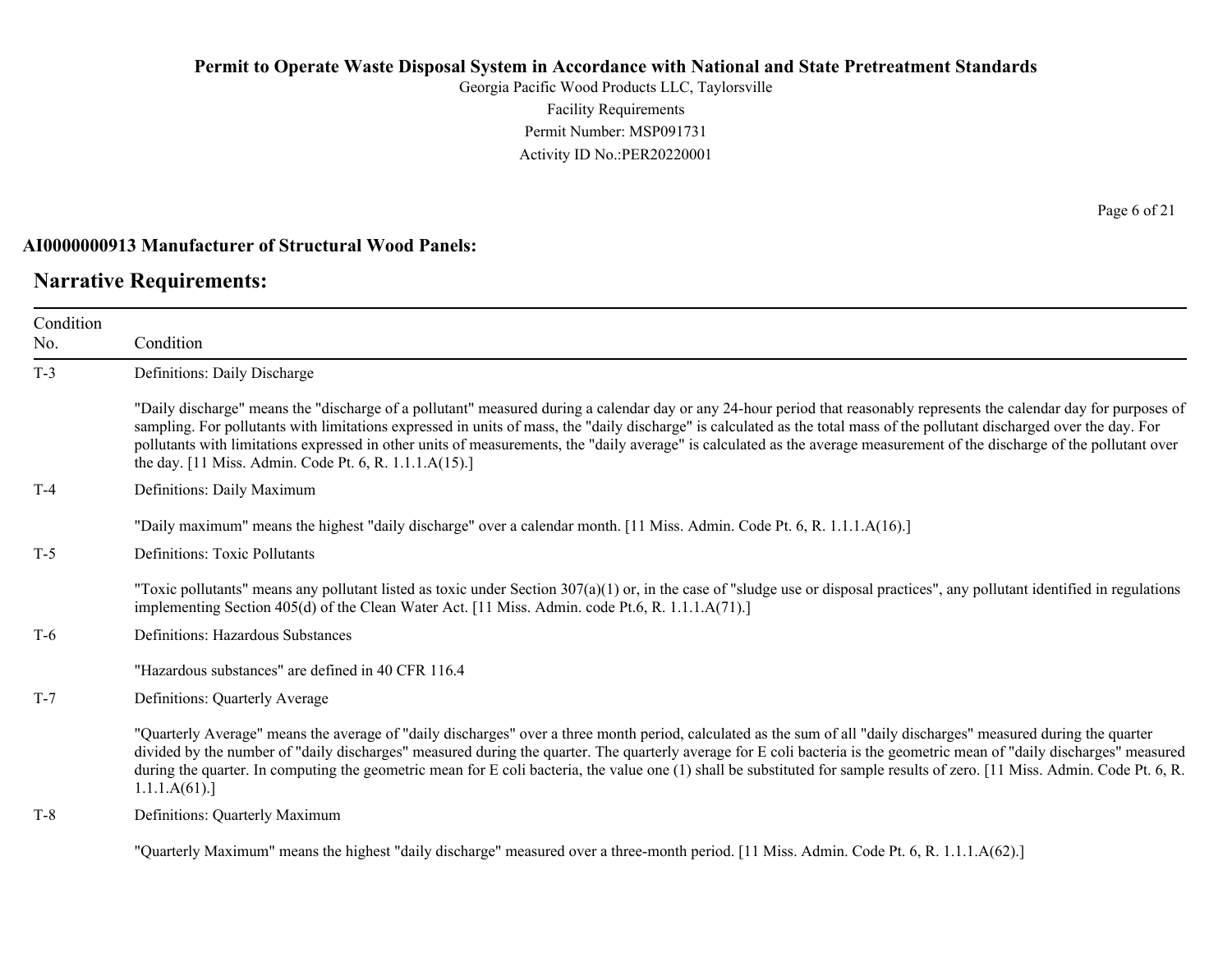Georgia Pacific Wood Products LLC, Taylorsville Facility Requirements Permit Number: MSP091731 Activity ID No.:PER20220001

#### **AI0000000913 Manufacturer of Structural Wood Panels:**

## **Narrative Requirements:**

Condition

Condition No.

T-9 Definitions: Yearly Average "Yearly Average" means the average of "daily discharges" over a calendar year, calculated as the sum of all "daily discharges" measured during the calendar year divided

by the number of "daily discharges" measured during the calendar year. The yearly average for E coli bacteria is the geometric mean of "daily discharges" during the calendar year. In computing the geometric mean for E coli bacteria, the value one (1) shall be substituted for sample results of zero. [11 Miss. Admin. Code Pt. 6, R. 1.1.1.A(87).]

T-10 Definitions: Yearly Maximum

"Yearly Maximum" means the highest "daily discharge" measured over a calendar year. [11 Miss. Admin. Code Pt. 6, R. 1.1.4.A(88).]

T-11 Definitions:"Submitted" means the document is postmarked on or before the applicable deadline, except as otherwise specified. 11 Miss. Admin. Code Pt. 6, R. 1.1.1.A (67)

| Condition<br>No. | Condition                                                                                                                                                                                                                                                                                                                     |
|------------------|-------------------------------------------------------------------------------------------------------------------------------------------------------------------------------------------------------------------------------------------------------------------------------------------------------------------------------|
| $T-12$           | The issuance of this permit does not relieve the permittee from complying with any requirements which the Publicly Owned Treatment Works (POTW) Authority may<br>deem necessary as a prerequisite to the use of the Authority's sewage system and associated treatment works. [11 Miss. Admin. Code Pt. 6, R. 1.1.4.M.]       |
| $T-13$           | The permittee shall achieve compliance with the effluent limitations specified for discharge in accordance with the following schedule: Upon Permit Issuance. [11 Miss.]<br>Admin. Code Pt. 6, R. 1.1.4.A(9).]                                                                                                                |
| $T-14$           | Within 14 days after either an interim or final date of compliance specified by this permit, the permittee shall provide the Permit Board with written notice of his<br>compliance or noncompliance with the requirements or conditions specified to be completed by that date. [11 Miss. Admin. Code Pt. 6, R. 1.1.4.A(10).] |

Page 7 of 21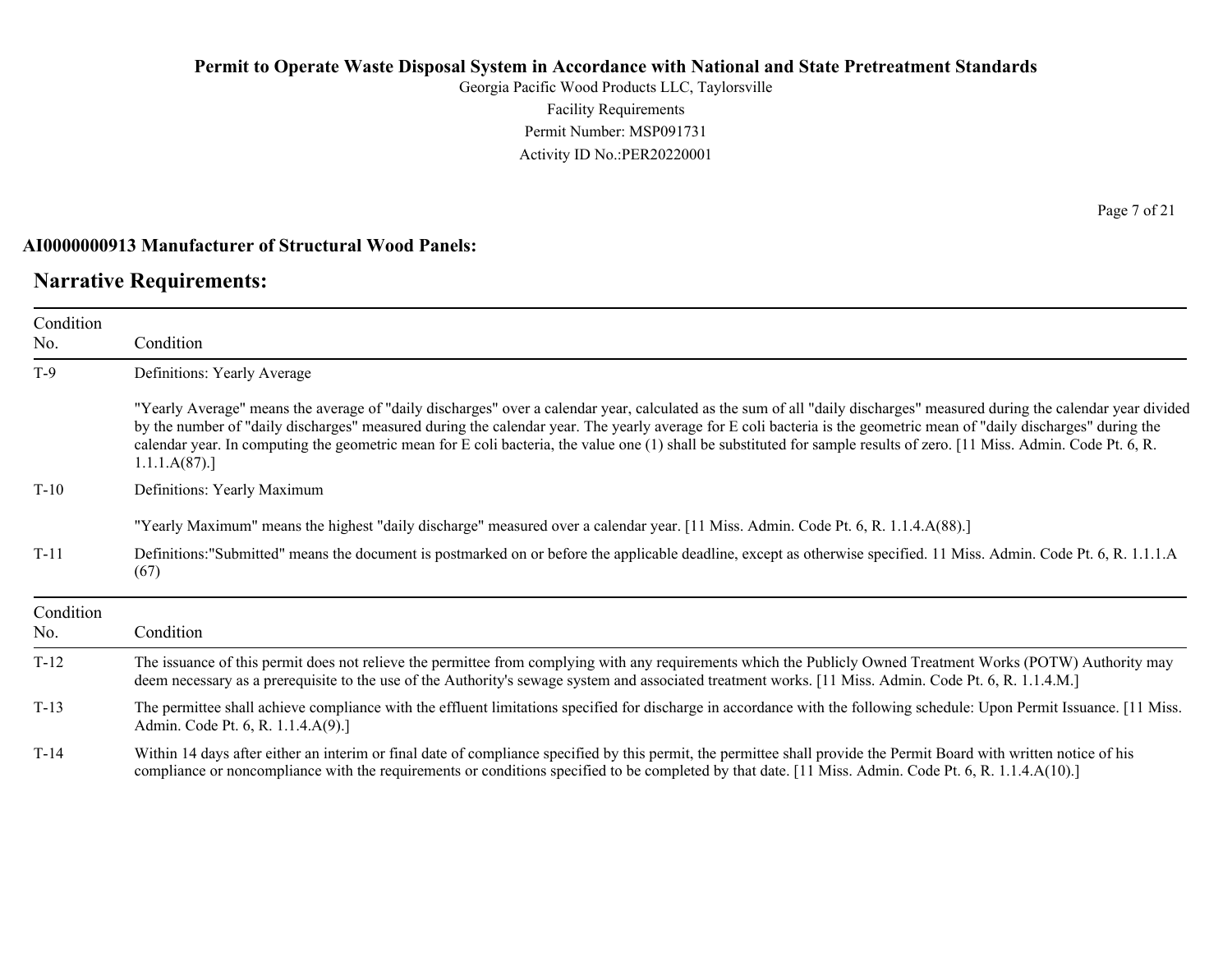Georgia Pacific Wood Products LLC, Taylorsville Facility Requirements Permit Number: MSP091731 Activity ID No.:PER20220001

#### **AI0000000913 Manufacturer of Structural Wood Panels:**

## **Narrative Requirements:**

Condition No. Condition T-15 No Discharge of Wastewater to Surface Water The discharge of any wastewater from this facility to the waters of the State of Mississippi shall constitute a violation of this permit, except as provided in the Bypassing and Upset conditions of this permit, or as authorized under separate permit pursuant to Section 402 of the Federal Water Pollution Control Act. [11 Miss. Admin. Code Pt. 6, R. 1.1.1.B.] T-16 Facilities Operation The permittee shall at all times properly operate, maintain, and when necessary, promptly replace all facilities and systems of collection, treatment and control (and related appurtenances) which are installed or used by the permittee to achieve compliance with the conditions of this permit. Proper operation and maintenance includes adequate laboratory controls and appropriate quality assurance procedures. Proper replacement includes maintaining an adequate inventory of replacement equipment and parts for prompt replacement when necessary to maintain continuous collection and treatment of wastewater. This provision requires the operation of back-up or auxiliary facilities or similar systems which are installed by a permittee only when the operation is necessary to achieve compliance with the conditions of the permit. The Permit Board may require regular reporting of internal operational and maintenance parameters where necessary to confirm proper operation of a waste treatment system. [11 Miss. Admin. Code Pt. 6, R. 1.1.4.A.(18).] T-17 Representative Sampling Samples and measurements taken as required herein shall be representative of the volume and nature of the monitored wastewater. [11 Miss. Admin. Code Pt. 6, R. 1.1.4.A(28)(e).] T-18 Reporting If the results for a given sample analysis are such that any parameter (other than E. coli) is not detected at or above the minimum level for the test method used, a value of zero will be used for that sample in calculating an arithmetic mean value for the parameter. If the resulting calculated arithmetic mean value for that reporting period is zero, the permittee shall report "NODI = B" on the DMR. For E. coli, a value of 1.0 shall be used in calculating the geometric mean. If the resulting E. coli mean value is 1.0, the permittee shall report "NODI = B" on the DMR. For each quantitative sample value that is not detectable, the test method used and the minimum level for that method for that parameter shall be attached to and submitted with the DMR. The permittee shall then be considered in compliance with the appropriate effluent limitation and/or reporting requirement. [11 Miss. Admin. Code Pt. 6, Ch. 1, Subch. 2.]

Page 8 of 21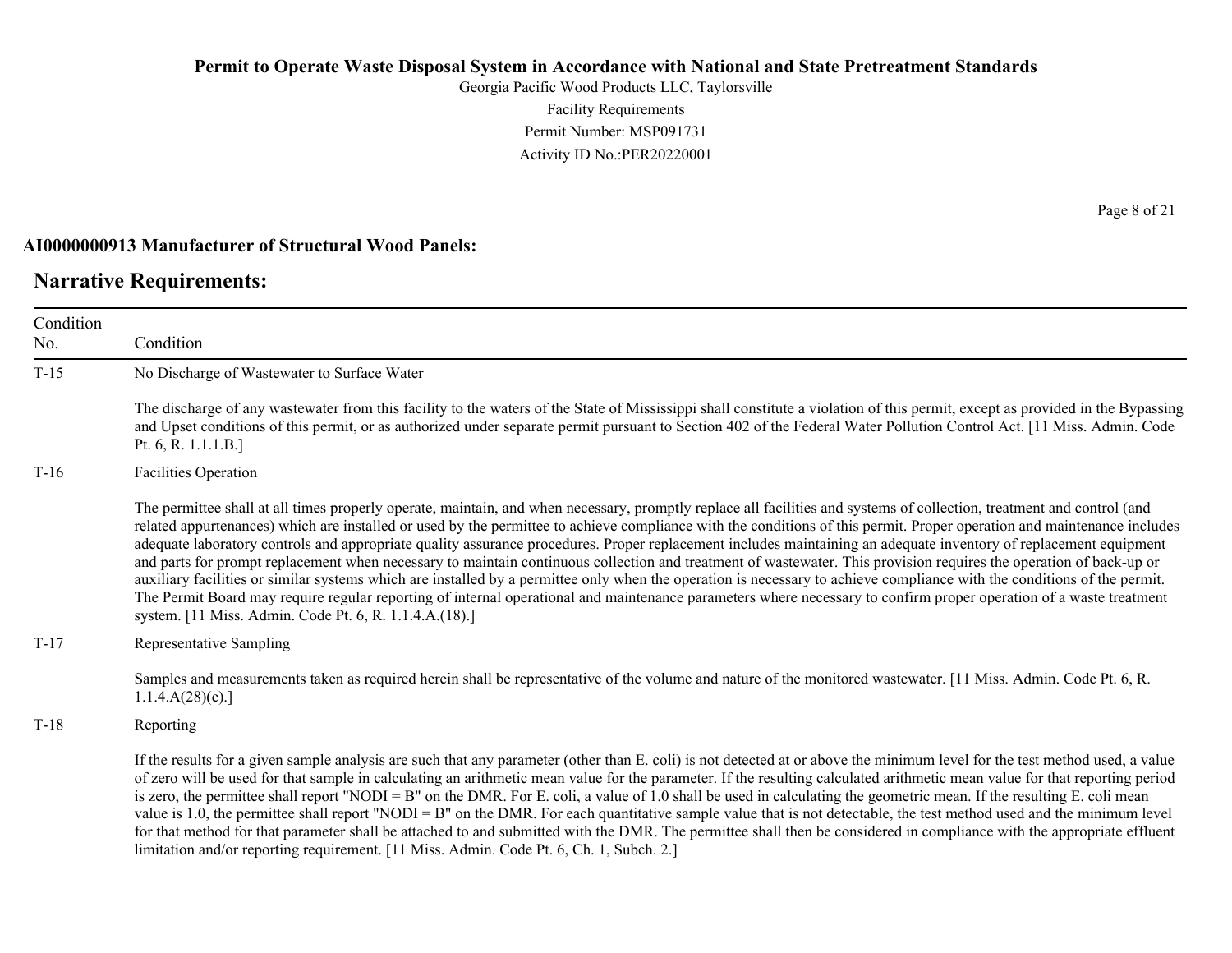Georgia Pacific Wood Products LLC, Taylorsville Facility Requirements Permit Number: MSP091731 Activity ID No.:PER20220001

#### **AI0000000913 Manufacturer of Structural Wood Panels:**

## **Narrative Requirements:**

Condition No. Condition T-19 Reporting If the permittee monitors any pollutant as prescribed in the permit more frequently than required by the permit using test procedures approved under 40 CFR Part 136 or, in the case of sludge use or disposal, approved under 40 CFR Part 136 unless otherwise specified in 40 CFR Part 503, or as specified in the permit, the results of this monitoring shall be included in the calculation and reporting of the data submitted in the DMR or sludge reporting form specified by the Permit Board. [11 Miss. Admin. Code Pt. 6, R. 1.1.4.A(15)(c)(2).] T-20 Reporting Calculations for all limitations which require averaging of measurements shall utilize an arithmetic mean unless otherwise specified by the Permit Board in the permit. [11 Miss. Admin. Code Pt. 6, R. 1.1.4.A(15)(c)(3).] T-21 Test Procedures Test procedures for the analysis of pollutants shall include those set forth in 40 CFR 136 or alternative procedures approved and/or promulgated by EPA. [11 Miss. Admin. Code Pt. 6, R. 1.1.4.A(30).] T-22 Records Retention All records and results of monitoring activities required by this permit, including calibration and maintenance records, shall be retained by the permittee for a minimum of three (3) years, unless otherwise required or extended by the Permit Board, copies of which shall be furnished to the Department upon request. [11 Miss. Admin. Code Pt. 6, R. 1.1.4.A(29)(a).] T-23 Falsifying Reports Any permittee who falsifies, tampers with, or knowingly renders inaccurate any monitoring device or method required by the Permit Board to be maintained as a condition in a permit, or who alters or falsifies the results obtained by such devices or methods and/or any written report required by or in response to a permit condition, shall be deemed to have violated a permit condition and shall be subject to the penalties provided for a violation of a permit condition pursuant to Section 49-17-43 of

the Code. [11 Miss. Admin. code Pt. 6, R. 1.1.4.A(29)(d).]

Page 9 of 21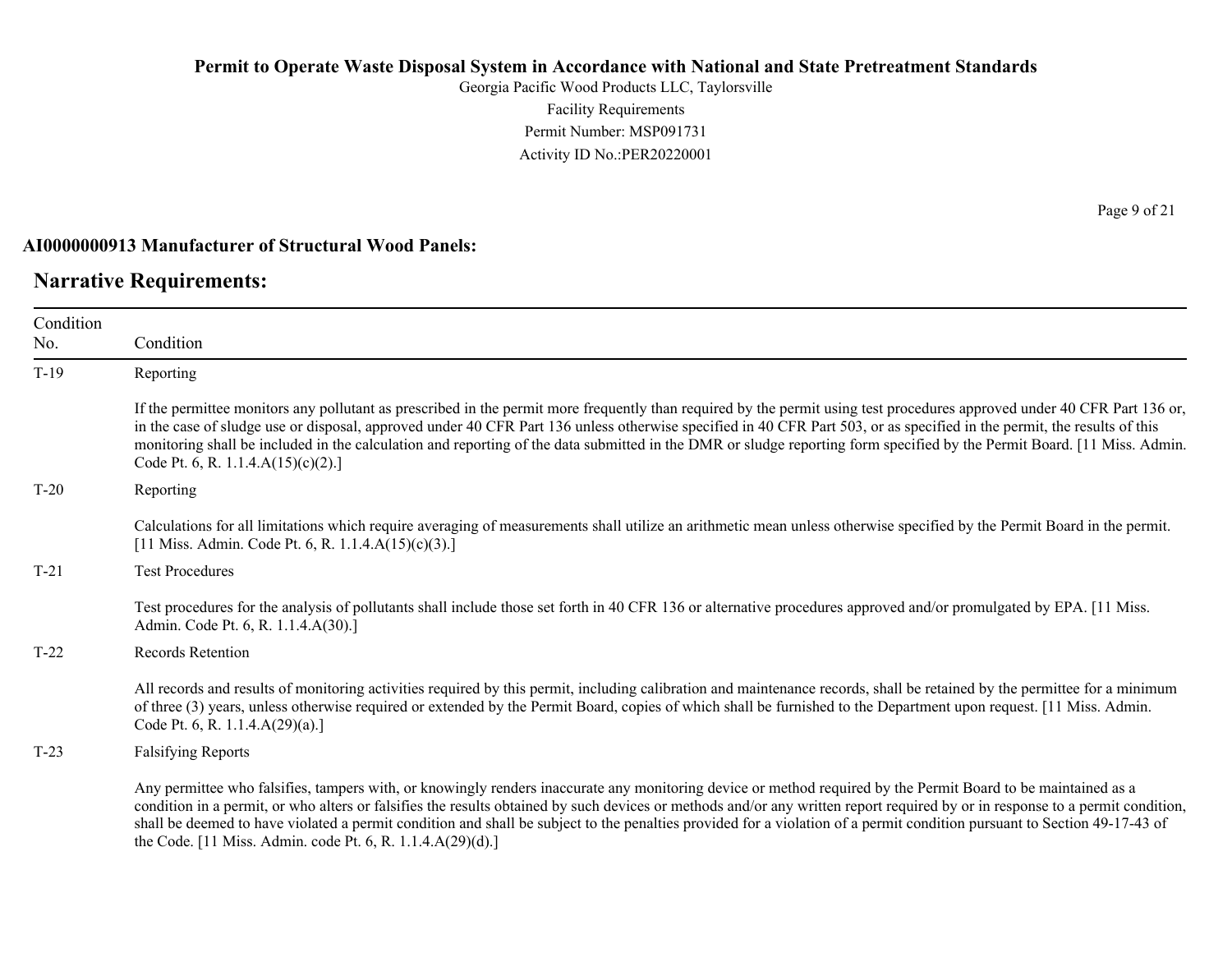Georgia Pacific Wood Products LLC, Taylorsville Facility Requirements Permit Number: MSP091731 Activity ID No.:PER20220001

#### **AI0000000913 Manufacturer of Structural Wood Panels:**

## **Narrative Requirements:**

Condition No. Condition T-24 Compliance with Permit Conditions All discharges authorized by the permit shall be consistent with the terms and conditions of the permit and the permittee shall make all reasonable efforts to meet any interim or final dates for compliance specified therein. [11 Miss. Admin. Code Pt. 6, R. 1.1.4.A(13).] T-25 Facility Expansion and/or Modification Any facility expansion, production increases, process modifications, changes in discharge volume or location or other changes in operations or conditions of the permittee which may result in a new or increased discharge of waste, shall be reported to the Permit Board by submission of a new application for a permit pursuant to 11 Miss. Admin. Code Pt. 6, R. 1.1.2.A. of the Mississippi Wastewater Regulations, or if the discharge does not violate effluent limitations specified in the permit, by submitting to the Permit Board a notice of a new or increased discharge. [11 Miss. Admin. Code Pt. 6, R. 1.1.4.A(14).] T-26 Routine Reporting Such test results, reports, or other data as the Mississippi Environmental Quality Permit Board may determine to be necessary shall be submitted as specified elsewhere in the permit to the following address: Mississippi Department of Environmental Quality Office of Pollution Control P.O. Box 2261 Jackson, Mississippi 39225. [11 Miss. Admin. code Pt. 6, R. 1.1.4.A(16).] T-27 Duty to Mitigate The permittee shall take all reasonable steps to minimize or prevent any discharge or sludge use or disposal in violation of the permit that has a reasonable likelihood of adversely affecting human health or the environment. [11 Miss. Admin. Code Pt. 6, R. 1.1.4.A(19).] T-28 Bypassing The permittee shall comply with the terms and conditions regarding bypass found in 40 CFR 403.17. [11 Miss. Admin. Code Pt. 6, R. 1.1.4.M.]

Page 10 of 21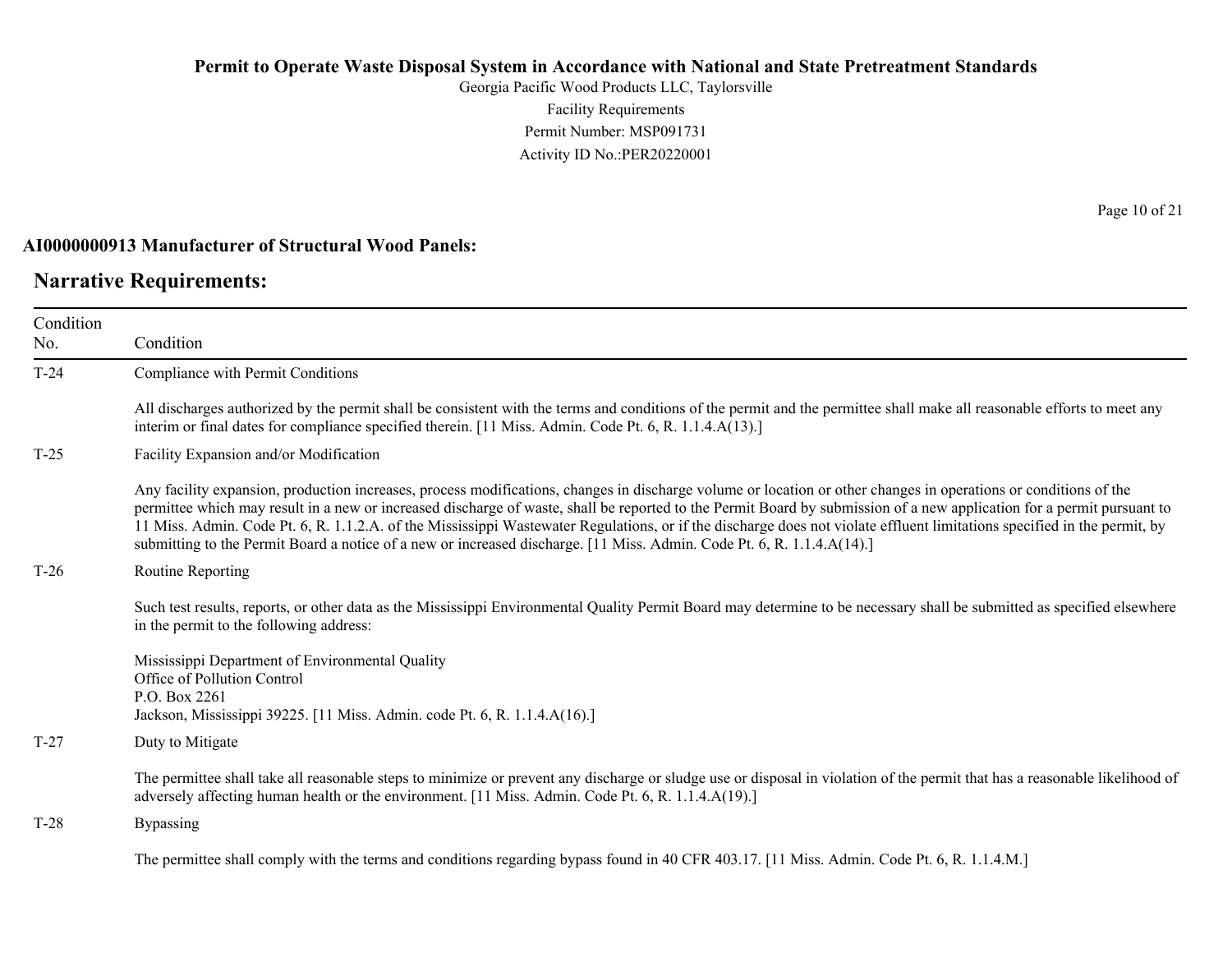Georgia Pacific Wood Products LLC, Taylorsville Facility Requirements Permit Number: MSP091731 Activity ID No.:PER20220001

#### **AI0000000913 Manufacturer of Structural Wood Panels:**

## **Narrative Requirements:**

Condition No. Condition T-29 Bypassing - Definitions "Bypass" means the intentional diversion of waste streams from any portion of the permittee's treatment facility. "Severe property damage" means substantial physical damage to property, damage to the treatment facilities which causes them to become inoperable, or substantial and permanent loss of natural resources which can reasonably be expected to occur in the absence of a bypass. Severe property damage does not mean economic loss caused by delays in production. [40 CFR 403.17(a)] T-30 Bypassing- Prohibition of Bypass Bypass is prohibited, and the Commission may take enforcement action against a permittee unless: (1) Bypass was unavoidable to prevent loss of life, personal injury, or severe property damage. (2) There were no feasible alternatives to the bypass, such as the use of auxiliary treatment facilities, retention of untreated wastes, or maintenance during normal periods of equipment downtime. This condition is not satisfied if adequate back-up equipment should have been installed in the exercise of reasonable engineering judgement to prevent a bypass which occurred during normal periods of equipment downtime or preventative maintenance; and (3) The permittee submitted notices as required under the notice of bypass requirement in this permit. [40 CFR 403.17(d)] T-31 Upsets The permittee shall meet the conditions of 40 CFR 403.16 regarding "Upsets" and as in the upset requirements of this permit. [11 Miss. Admin. Code Pt. 6, R. 1.1.4.M.]

T-32 Upsets- Definition

"Upset" means an exceptional incident in which there is unintentional and temporary noncompliance with categorical pretreatment standards because of factors beyond the reasonable control of the permittee. An upset does not include noncompliance to the extent caused by operational error, improperly designed treatment facilities, inadequate treatment facilities, lack of preventive maintenance, or careless or improper operation. [11 Miss. Admin. Code Pt. 6, R. 1.1.4.A(27).)]

Page 11 of 21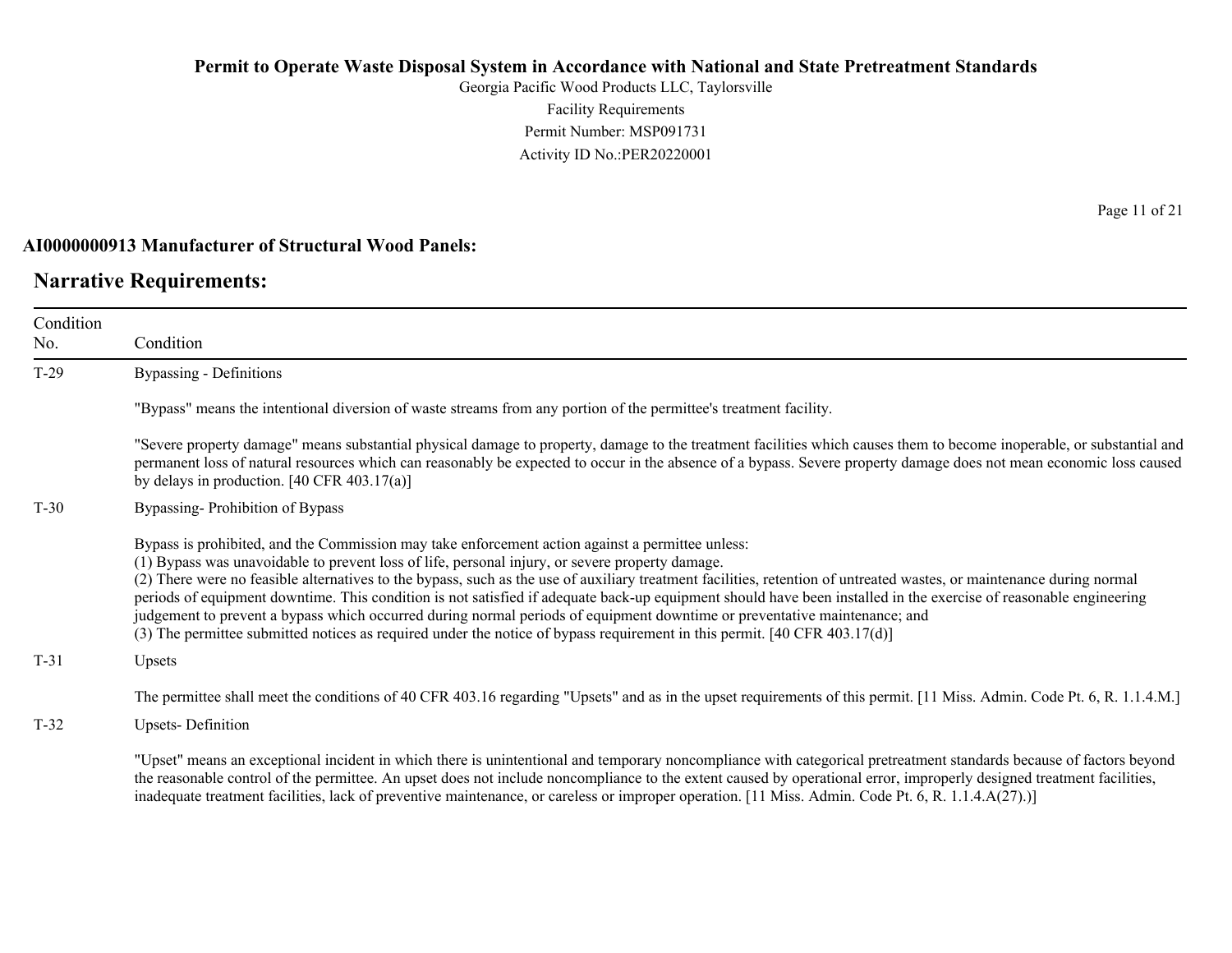Georgia Pacific Wood Products LLC, Taylorsville Facility Requirements Permit Number: MSP091731 Activity ID No.:PER20220001

### **AI0000000913 Manufacturer of Structural Wood Panels:**

# **Narrative Requirements:**

| Condition<br>No. | Condition                                                                                                                                                                                                                                                                                                                                                                                                                                                                            |  |  |  |
|------------------|--------------------------------------------------------------------------------------------------------------------------------------------------------------------------------------------------------------------------------------------------------------------------------------------------------------------------------------------------------------------------------------------------------------------------------------------------------------------------------------|--|--|--|
| $T-33$           | Upsets - Effect of an upset                                                                                                                                                                                                                                                                                                                                                                                                                                                          |  |  |  |
|                  | An upset constitutes an affirmative defense to an action brought for noncompliance with categorical pretreatment standards if the "conditions necessary for<br>demonstration of upset" requirements of this permit are met. No determination made during administrative review of claims that noncompliance was caused by upset,<br>and before an action for noncompliance, is final administrative action subject to judicial review. [11 Miss. Admin. Code Pt. 6, R. 1.1.4.A(27).] |  |  |  |
| $T-34$           | Upsets - Conditions necessary for demonstration of upset                                                                                                                                                                                                                                                                                                                                                                                                                             |  |  |  |
|                  | A permittee who wishes to establish the affirmative defense of upset shall demonstrate, through properly signed contemporaneous operating logs, or other relevant<br>evidence that:                                                                                                                                                                                                                                                                                                  |  |  |  |
|                  | $(1)$ An upset occurred and that the permittee can identify the cause(s) of the upset;<br>(2) The permitted facility was at the time being properly operated in a prudent and workmanlike manner and in compliance with applicable operation and maintenance<br>procedures; and;<br>(3) The permittee submitted notice of the upset as required in 40 CFR 403.16(c)(3)(24-hour notice of noncompliance). [11 Miss. Admin. Code Pt. 6, R. 1.1.4.A(27).]                               |  |  |  |
| $T-35$           | Upsets - Burden of proof                                                                                                                                                                                                                                                                                                                                                                                                                                                             |  |  |  |
|                  | In any enforcement proceeding the permittee seeking to establish the occurrence of an upset has the burden of proof. [11 Miss. Admin. Code Pt. 6, R. 1.1.4.A(27).]                                                                                                                                                                                                                                                                                                                   |  |  |  |
| $T-36$           | Upsets- User responsibility in case of upset                                                                                                                                                                                                                                                                                                                                                                                                                                         |  |  |  |
|                  | The Industrial User shall control production or all discharges to the extent necessary to maintain compliance with categorical Pretreatment Standards upon reduction,<br>loss, or failure of its treatment facility until the facility is restored or an alternative method of treatment is provided. This requirement applies in the situation where<br>among other things, the primary source of power of the treatment facility is reduced, lost or fails. [40 CFR 403.16(f)]     |  |  |  |

Page 12 of 21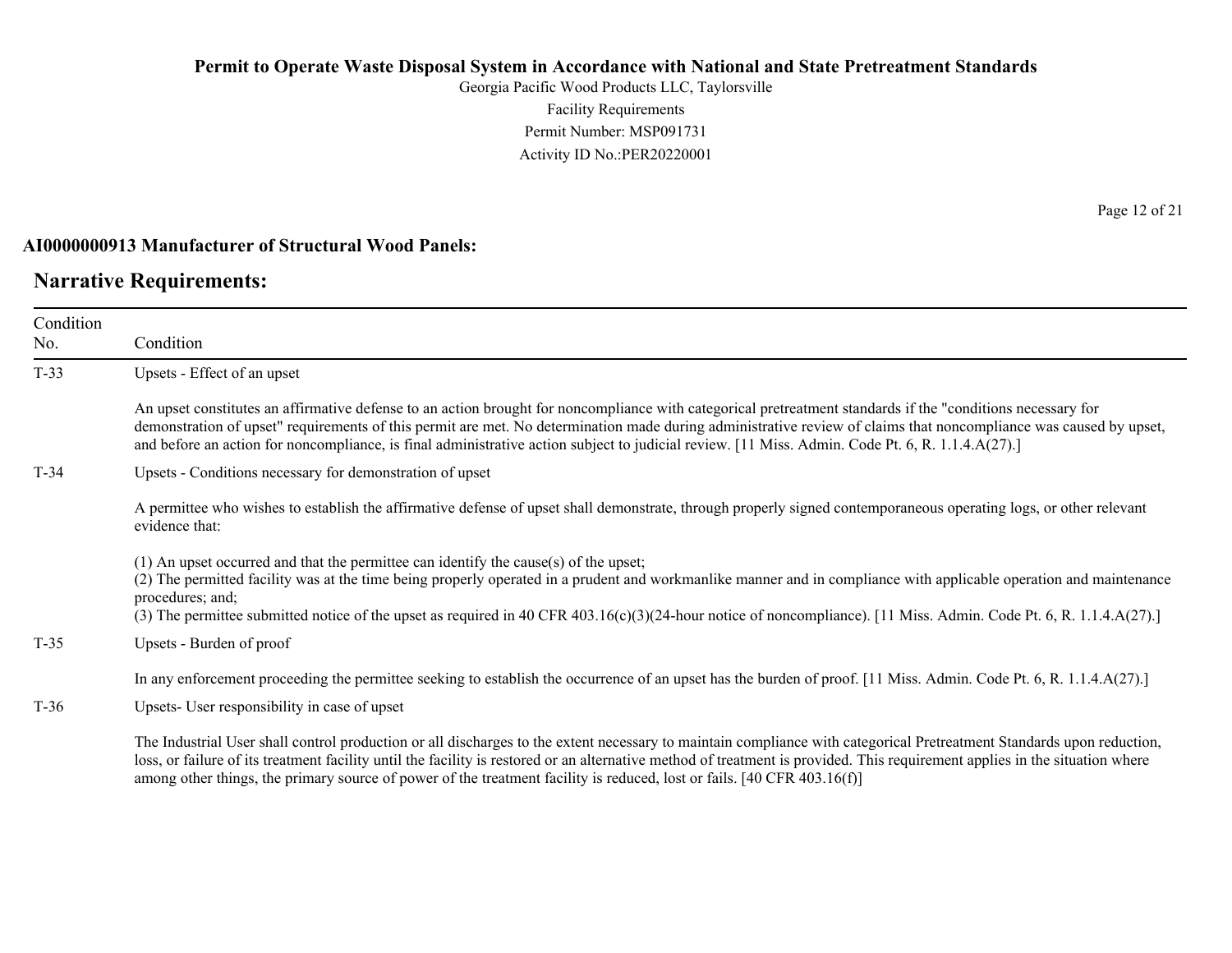Georgia Pacific Wood Products LLC, Taylorsville Facility Requirements Permit Number: MSP091731 Activity ID No.:PER20220001

### **AI0000000913 Manufacturer of Structural Wood Panels:**

# **Narrative Requirements:**

Page 13 of 21

| Condition<br>No. | Condition                                                                                                                                                                                                                                                                                                                                                                                                                                                                                                                                                                                                                                                                                                                                                                     |
|------------------|-------------------------------------------------------------------------------------------------------------------------------------------------------------------------------------------------------------------------------------------------------------------------------------------------------------------------------------------------------------------------------------------------------------------------------------------------------------------------------------------------------------------------------------------------------------------------------------------------------------------------------------------------------------------------------------------------------------------------------------------------------------------------------|
| $T-37$           | <b>Removed Substances</b>                                                                                                                                                                                                                                                                                                                                                                                                                                                                                                                                                                                                                                                                                                                                                     |
|                  | Solids, sludges, filter backwash, or other residuals removed in the course of treatment or control of wastewater shall be disposed of in a manner such as to prevent such<br>materials from entering State waters and in a manner consistent with the Mississippi Solid Waste Disposal Act, the Federal Resource Conservation and Recovery Act,<br>and the Mississippi Water Pollution Control Act. [11 Miss. Admin. Code Pt. 6, R. 1.1.4.A(21).]                                                                                                                                                                                                                                                                                                                             |
| $T-38$           | Power Failures                                                                                                                                                                                                                                                                                                                                                                                                                                                                                                                                                                                                                                                                                                                                                                |
|                  | If electric power is required, in order to maintain compliance with the conditions and prohibitions of the permit, the permittee shall either:                                                                                                                                                                                                                                                                                                                                                                                                                                                                                                                                                                                                                                |
|                  | (1) Provide an alternative power source to operate the wastewater control facilities; or, if such alternative power source is not in existence, and no date for its<br>implementation appears in the permit,<br>(2) Halt, reduce, or otherwise control production and/or all wastewater flows upon reduction, loss, or failure of the primary source of power to the wastewater control<br>facilities. [11 Miss. Admin. Code Pt. 6, R.1.1.4.A(22).]                                                                                                                                                                                                                                                                                                                           |
| $T-39$           | Inspection and Entry                                                                                                                                                                                                                                                                                                                                                                                                                                                                                                                                                                                                                                                                                                                                                          |
|                  | The permittee shall allow any authorized Commission representative to enter the permittee's premises where a wastewater source is located or in which records are<br>required to be kept under the terms and conditions of this permit, at any reasonable time, to have access to and copy any applicable records, to inspect process facilities,<br>treatment works, monitoring methods or equipment or to take samples, as authorized by Section 49-17-21 of the Code. In the event of investigation during an emergency<br>response action, a reasonable time shall be any time of the day or night. Follow-up investigations subsequent to the conclusion of the emergency event shall be<br>conducted at reasonable times. [11 Miss. Admin. Code Pt. 6, R. 1.1.4.A(17).] |
| $T-40$           | Transfer of Ownership or Control                                                                                                                                                                                                                                                                                                                                                                                                                                                                                                                                                                                                                                                                                                                                              |
|                  | This permit is not transferable to any person without proper modification of this permit following procedures found in [11 Miss. Admin. Code Pt. 6, R. 1.1.5.C.]                                                                                                                                                                                                                                                                                                                                                                                                                                                                                                                                                                                                              |
| $T-41$           | <b>Signatory Requirements</b>                                                                                                                                                                                                                                                                                                                                                                                                                                                                                                                                                                                                                                                                                                                                                 |
|                  | All applications, reports, or information submitted to the Permit Board shall be signed and certified. [11 Miss. Admin. Code Pt. 6, R. 1.1.2.C.]                                                                                                                                                                                                                                                                                                                                                                                                                                                                                                                                                                                                                              |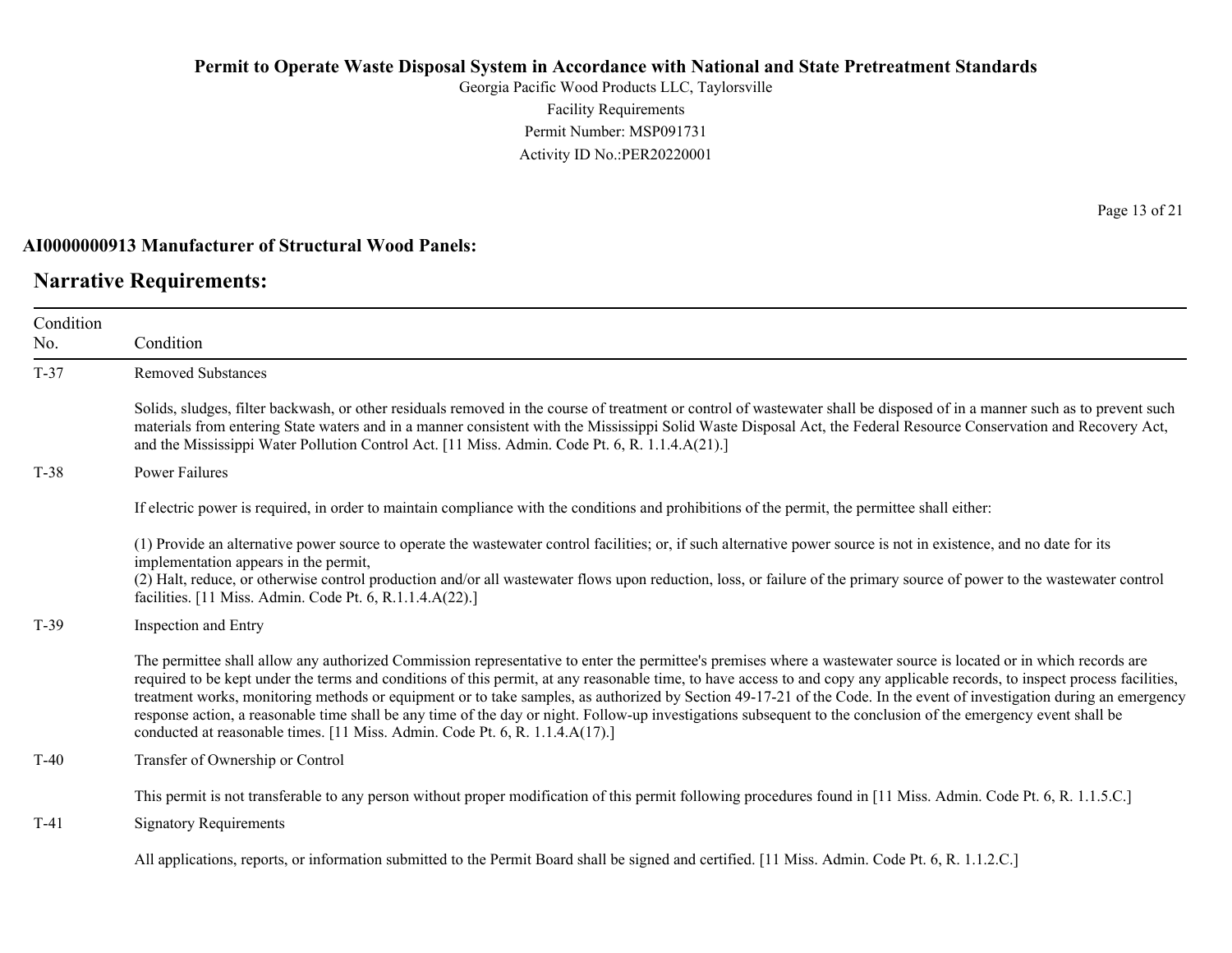Georgia Pacific Wood Products LLC, Taylorsville Facility Requirements Permit Number: MSP091731 Activity ID No.:PER20220001

#### **AI0000000913 Manufacturer of Structural Wood Panels:**

# **Narrative Requirements:**

Condition No. Condition T-42 Signatory Requirements - Application Signatures All permit applications shall be signed as follows: (1) For a corporation: by a responsible corporate officer. For the purpose of this Section, a responsible corporate officer means: (i) a president, secretary, treasurer or vice president of the corporation in charge of a principal business function, or any other person who performs similar policy - or decision-making function for the corporation, or (ii) the manager of one or more manufacturing, production, or operating facilities provided, the manager is authorized to make management decisions which govern the operation of the regulated facility including having the explicit or implicit duty of making major capital investment recommendations, and initiating and directing other comprehensive measures to assure long term environmental compliance with environmental laws and regulations; the manager can ensure that the necessary systems are established or actions taken to gather complete and accurate information for permit application requirements; and where authority to sign documents has been assigned or delegated to the manager in accordance with corporate procedures. (2) For a partnership or sole proprietorship: by a general partner or the proprietor, respectively; or (3) For a municipality, State, Federal, or other public agency: by either a principal executive officer or ranking elected official. [11 Miss. Admin. Code Pt. 6, R. 1.1.2.C.] T-43 Signatory Requirements -Reports and Other Information All reports required by the permit and other information requested by the Permit Board shall be signed by a person described by the application signature requirements in this permit or by a duly authorized representative of that person. A person is a duly authorized representative only if: (1) The authorization is made in writing by a person described by the application signature requirements; (2) The authorization specifies either an individual or a position having responsibility for the overall operation of the regulated facility or activity, such as the position of plant manager, operator of a well or a well field, superintendent, position having overall responsibility for environmental matters for the company. (A duly authorized

representative may thus be either a named individual or any individual occupying a named position.); and

(3) The written authorization is submitted to the Permit Board. [11 Miss. Admin. Code Pt. 6, R. 1.1.2.C.]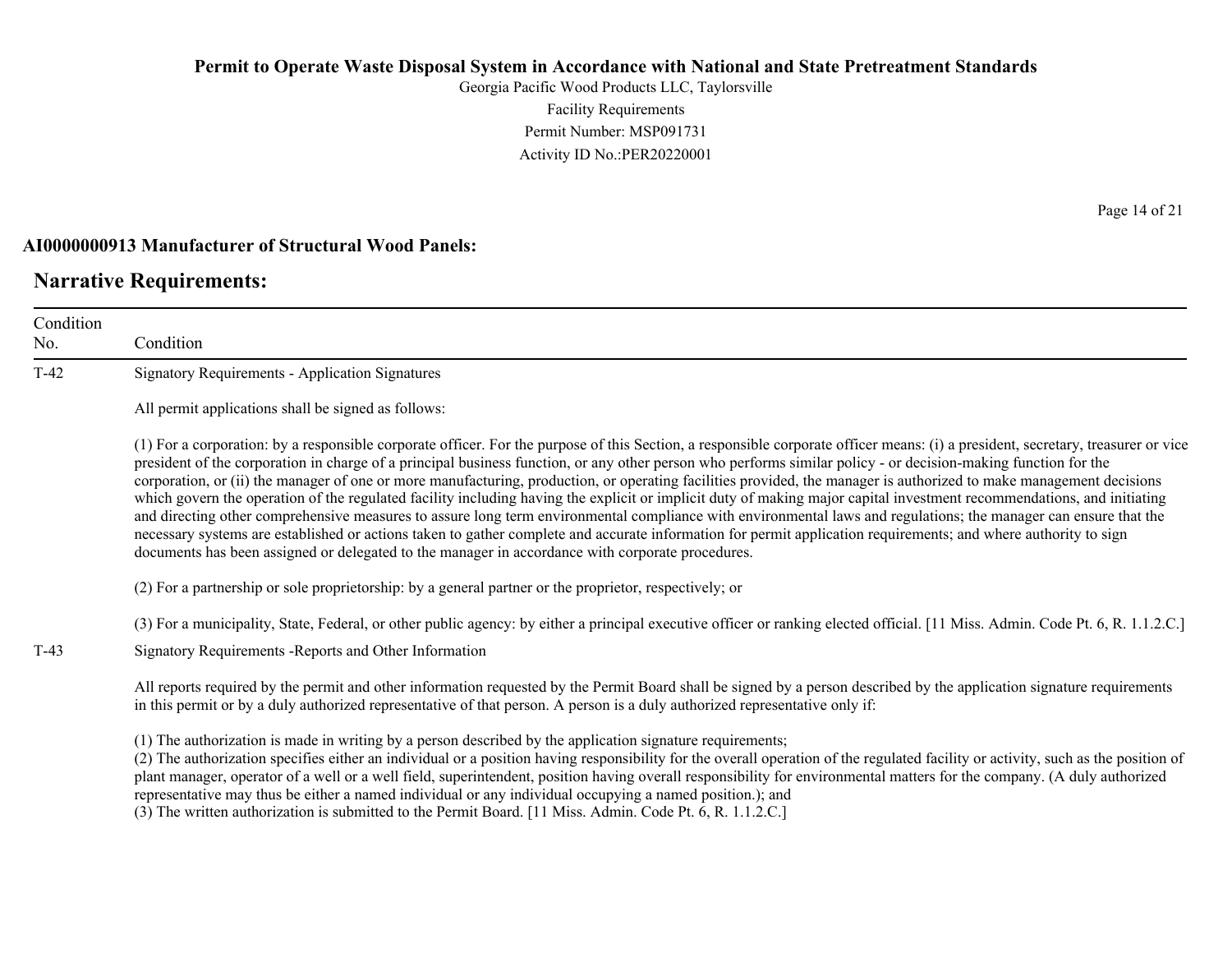Georgia Pacific Wood Products LLC, Taylorsville Facility Requirements Permit Number: MSP091731 Activity ID No.:PER20220001

#### **AI0000000913 Manufacturer of Structural Wood Panels:**

## **Narrative Requirements:**

Condition No. Condition T-44 Signatory Requirements - Changes to Authorization If an authorization under the signatory requirements of this permit is no longer accurate because a different individual or position has responsibility for the overall operation of the facility, a new authorization satisfying the signatory requirements of this permit must be submitted to the Permit Board prior to or together with any reports, information, or applications. [11 Miss. Admin. Code Pt. 6, R. 1.1.4.M.] T-45 Signatory Requirements - Certification Any person signing a document under the signatory requirements stated in this permit shall make the following certification: "I certify under penalty of law that this document and all attachments were prepared under the direction or supervision in accordance with a system designed to assure that qualified personnel properly gather and evaluate the information submitted. Based on my inquiry of the person or persons who manage the system, or those persons directly responsible for gathering the information, the information submitted is, to the best of my knowledge and belief, true, accurate, and complete. I am aware that there are significant penalties for submitting false information, including the possibility of fine and imprisonment for knowing violations." [11 Miss. Admin. Code Pt. 6, R. 1.1.4.A(29)(d).] T-46 Availability of Records Except for information deemed to be confidential under the Mississippi Code Ann. 49-17-39 and 40 CFR 123.41, file information relating to this permit shall be made available for public inspection and copying during normal business hours at the office of the Department of Environmental Quality in Jackson, Mississippi. Written request must be provided in accordance with policies developed by the Commission and must state, specifically, records proposed for review, date proposed for review and copying requirements. [11 Miss. Admin. Code Pt. 6, R. 1.1.3.E.] T-47 Duty to Provide Information The permittee shall furnish to the Permit Board within a reasonable time any relevant information which the Permit Board may request to determine whether cause exists for modifying, revoking and reissuing, or terminating the permit, or to determine compliance with the permit. The permittee shall also furnish to the Permit Board upon request, copies of records required to be kept by the permit. [11 Miss. Admin. Code Pt. 6, R. 1.1.4.A(16).]

Page 15 of 21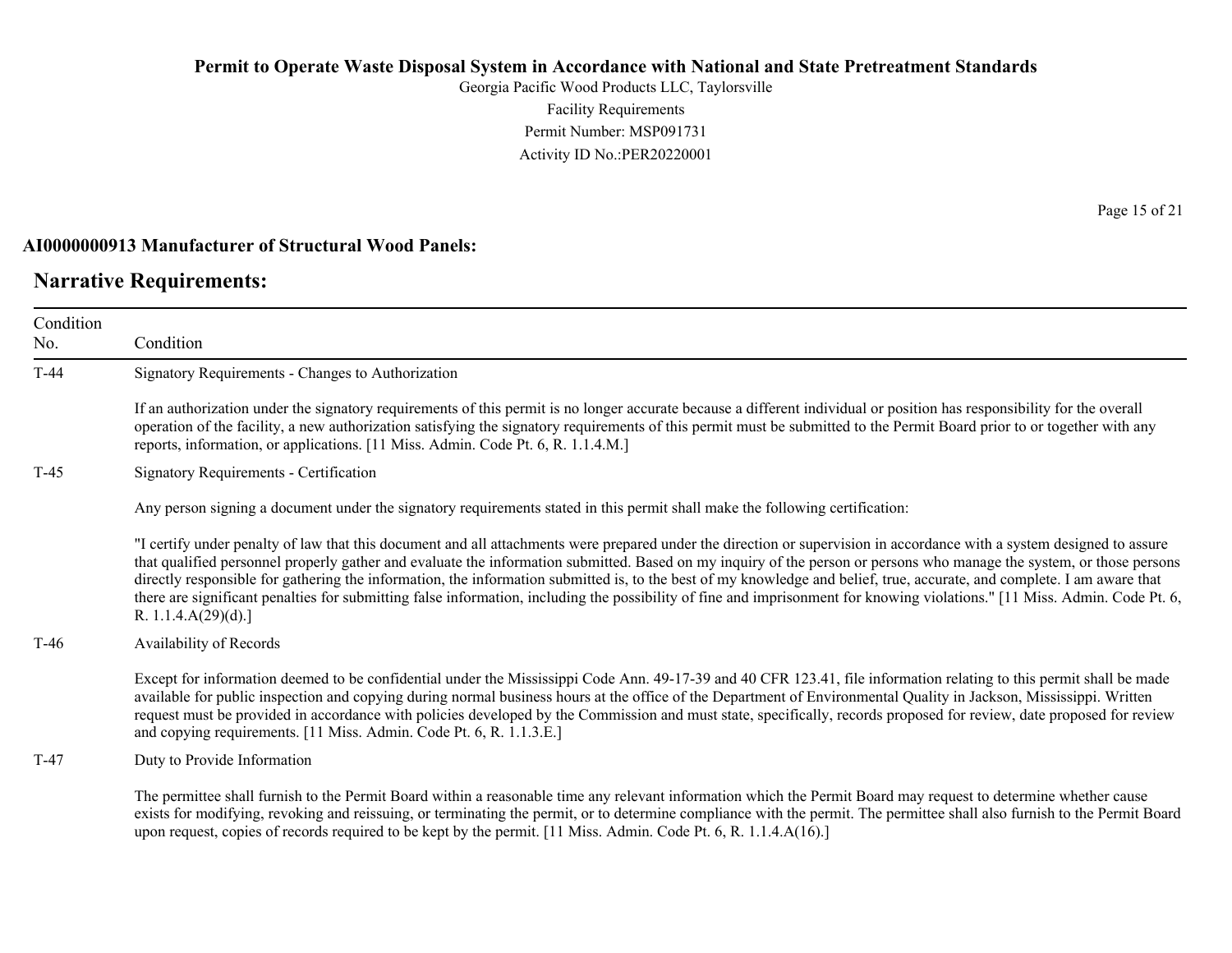Georgia Pacific Wood Products LLC, Taylorsville Facility Requirements Permit Number: MSP091731 Activity ID No.:PER20220001

#### **AI0000000913 Manufacturer of Structural Wood Panels:**

## **Narrative Requirements:**

| Condition<br>No. | Condition                                                                                                                                                                                                                                                                                                                                                                                                                                                                                                                                                                                                                                                                            |
|------------------|--------------------------------------------------------------------------------------------------------------------------------------------------------------------------------------------------------------------------------------------------------------------------------------------------------------------------------------------------------------------------------------------------------------------------------------------------------------------------------------------------------------------------------------------------------------------------------------------------------------------------------------------------------------------------------------|
| $T-48$           | Permit Actions                                                                                                                                                                                                                                                                                                                                                                                                                                                                                                                                                                                                                                                                       |
|                  | The permit may be modified, revoked and reissued, or terminated for cause. The filing of a request by the permittee for a permit modification, revocation and reissuance,<br>or termination, or a modification of planned changes or anticipated noncompliance, does not stay any permit condition. [11 Miss. Admin. Code Pt. 6, R. 1.1.5.C.(5).]                                                                                                                                                                                                                                                                                                                                    |
| T-49             | Civil and Criminal Liability                                                                                                                                                                                                                                                                                                                                                                                                                                                                                                                                                                                                                                                         |
|                  | (1) Any person who violates a term, condition or schedule of compliance contained within this permit or the Mississippi Water Pollution Control Law is subject to the<br>actions defined by law.<br>(2) Except as provided in permit conditions on "Bypassing" and "Upsets", nothing in this permit shall be construed to relieve the permittee from civil or criminal<br>penalties for noncompliance.<br>(3) It shall not be the defense of the permittee in an enforcement action that it would have been necessary to halt or reduce the permitted activity in order to maintain<br>compliance with the conditions of this permit. [11 Miss. Admin. Code Pt. 6, R. 1.1.4.A.(24).] |
| $T-50$           | Oil and Hazardous Substance Liability                                                                                                                                                                                                                                                                                                                                                                                                                                                                                                                                                                                                                                                |
|                  | Nothing in this permit shall be construed to preclude the institution of any legal action or relieve the permittee from any responsibilities, liabilities, or penalties to which<br>the permittee is or may be subject to under Section 311 of the Federal Water Pollution Control Act and applicable provisions under Mississippi Law pertaining to                                                                                                                                                                                                                                                                                                                                 |

transportation, storage, treatment, or spillage of oil or hazardous substances. [11 Miss. Admin. Code Pt. 6, R. 1.1.4.A(23).]

Page 16 of 21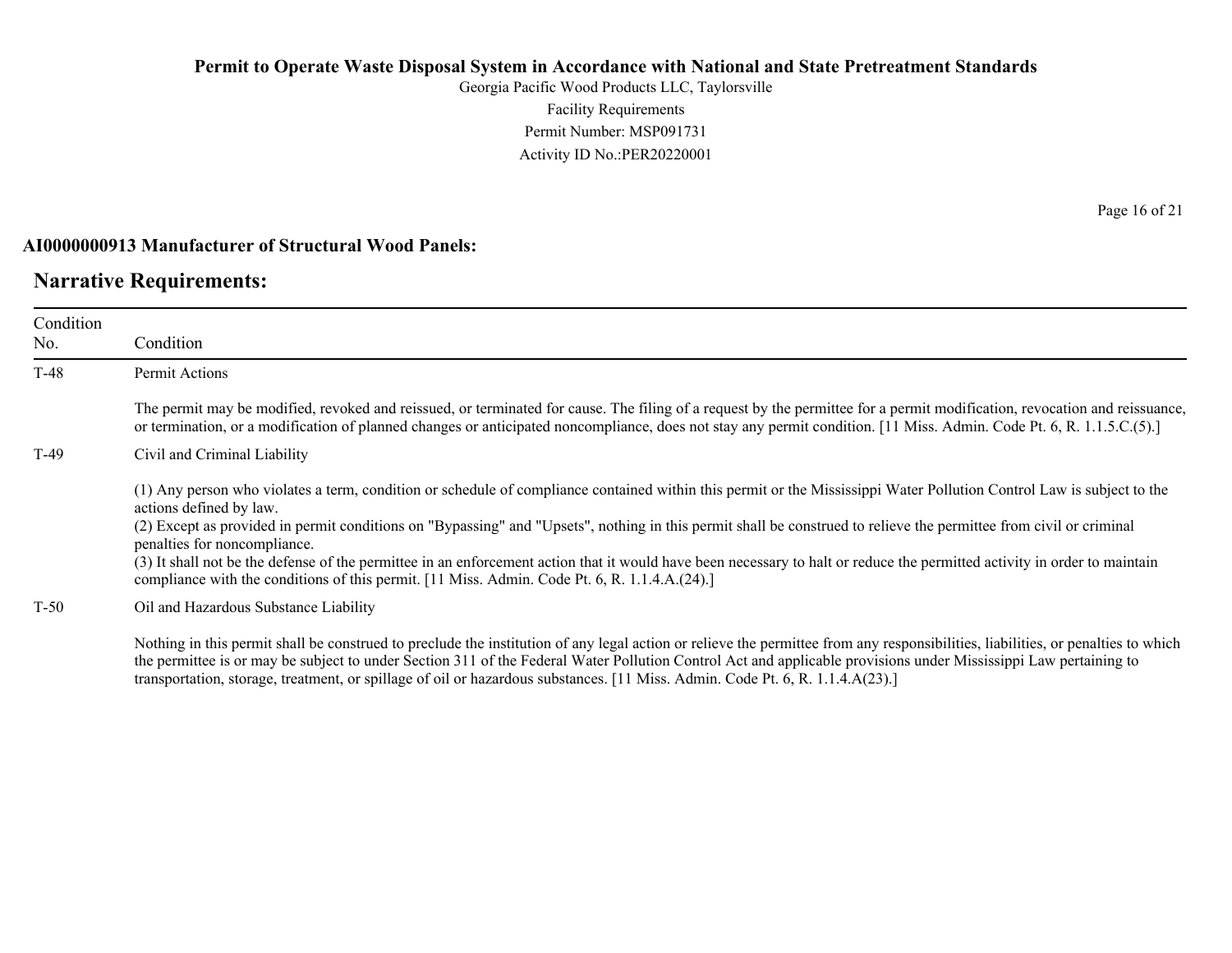Georgia Pacific Wood Products LLC, Taylorsville Facility Requirements Permit Number: MSP091731 Activity ID No.:PER20220001

#### **AI0000000913 Manufacturer of Structural Wood Panels:**

# **Narrative Requirements:**

Condition No. Condition T-51 Hazardous Waste Release(1) The permittee shall notify the Mississippi Department of Environmental Quality, the EPA Regional Waste Management Division Director, State hazardous waste authorities, and the POTW in writing of any discharge into the POTW of a substance, which, if otherwise disposed of, would be a hazardous waste under 40 CFR part 261. Such notification must include the name of the hazardous waste as set forth in 40 CFR part 261, the EPA hazardous waste number, and the type of discharge (continuous, batch, or other). If the Industrial User discharges more than 100 kilograms of such waste per calendar month to the POTW, the notification shall also contain the following information to the extent such information is known and readily available to the Industrial User: An identification of the hazardous constituents contained in the wastes, as estimation of the mass and concentration of such constituents in the wastestream discharged during that calendar month, and an estimation of the mass of constituents in the wastestream expected to be discharged during the following twelve months. All notifications must take place within 180 days of the effective date of this rule. Industrial users who commence discharging after the effective date of this rule shall provide the notification no later than 180 days after the discharge of the listed or characteristic hazardous waste. Any notification under this paragraph need be submitted only once. However, notifications of changed discharges must be submitted under 40 CFR 403.12(j). The notification requirement in this section does not apply to pollutants already reported under the self-monitoring requirements of 40 CFR 403.12(b), (d), and (e). T-52 Hazardous Waste Release (continued) (2) Dischargers are exempt from the requirements of paragraph (1) of the Hazardous Waste Release requirement during a calendar month in which they discharge no more than fifteen kilograms of hazardous wastes, unless the wastes are acute hazardous wastes as specified in 40 CFR 261.30(d) and 261.33(d). Discharge of more than fifteen kilograms of non-acute hazardous wastes in a calendar month, or of any quantity of acute hazardous wastes as specified in 40 CFR 261.30(d) and 261.33(e), requires a one-time notification. Subsequent months during which the Industrial User discharges more than such quantities of any hazardous waste do not require additional notification. (3) In the case of any new regulations under section 3001 of RCRA identifying additional characteristics of hazardous waste or listing any additional substance as a hazardous waste, the Industrial User must notify the POTW, the EPA Regional Waste Management Division Director, and State hazardous waste authorities of the discharge of such substance within 90 days of the effective date of such regulations. [40 CFR 403.12(p)] T-53 Hazardous Waste Release (continued) (4) In the case of any notification made under paragraph (1) of this section, the Industrial User shall certify that it has a program in place to reduce the volume and toxicity of hazardous wastes generated to the degree it has determined to be economically practical. [40 CFR 403.12(p)]

Page 17 of 21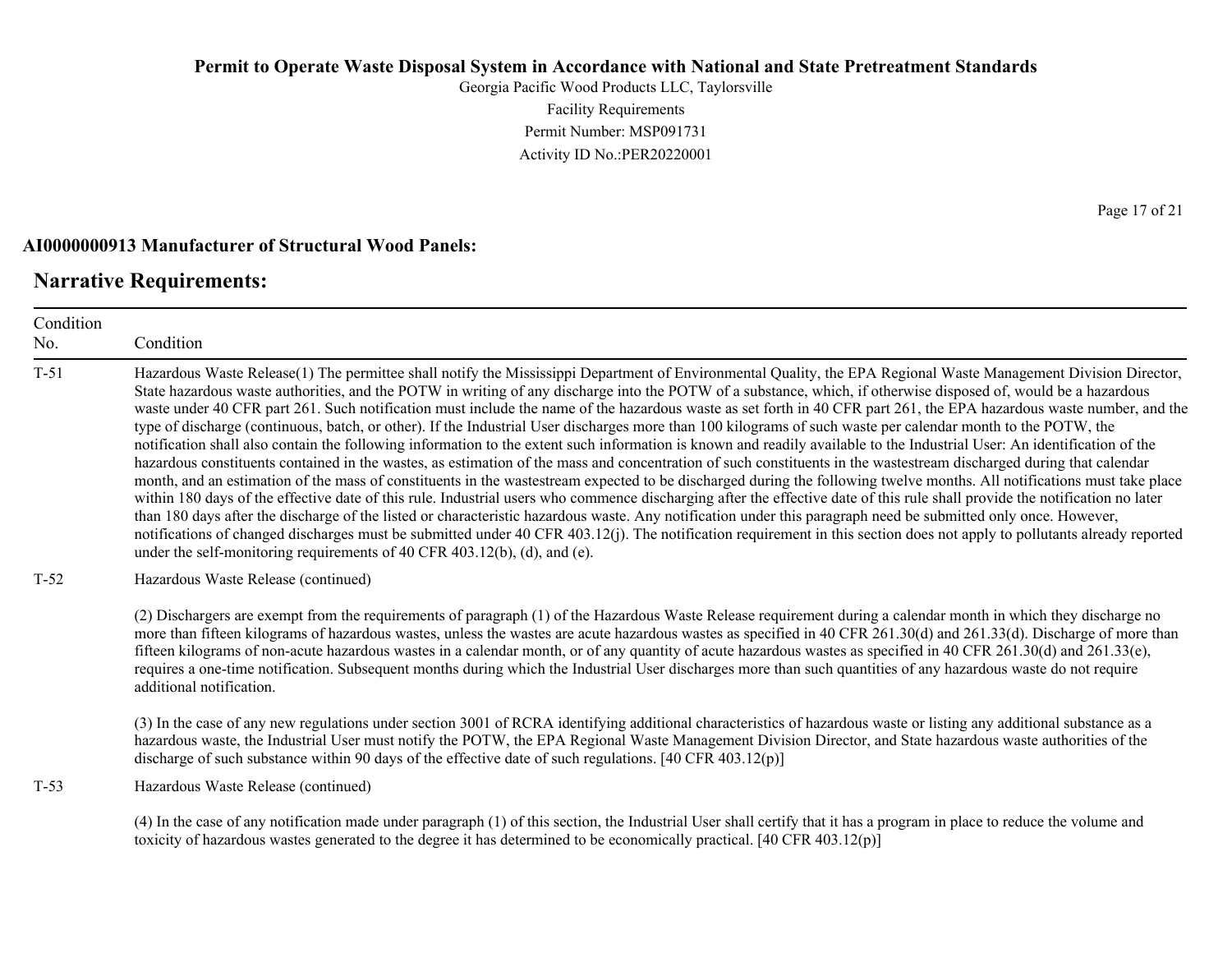Georgia Pacific Wood Products LLC, Taylorsville Facility Requirements Permit Number: MSP091731 Activity ID No.:PER20220001

#### **AI0000000913 Manufacturer of Structural Wood Panels:**

## **Narrative Requirements:**

Condition No. Condition T-54 Property Rights The issuance of this permit does not convey any property rights in either real or personal property, or any exclusive privileges, nor does it authorize any injury to private property or any invasion of personal rights, nor any infringement of Federal, State, or local laws or regulations. [11 Miss. Admin. Code Pt. 6, R. 1.1.5.E.] T-55 Severability The provisions of this permit are severable. If any provision of this permit, or the application of any provision of this permit to any circumstances, is challenged or held invalid, the validity of the remaining permit provisions and/or portions thereof or their application to other persons or sets of circumstances, shall not be affected thereby. [11 Miss. Admin. Code Pt. 6, R. 1.1.4.A(25).] T-56 Protection of Confidential Information (1) Pursuant to Miss. Code Ann. ' 49-17-39 and 40 CFR 123.41, the Permit Board shall make available to the public all information contained on any form and all public comments on such information. Effluent data and information concerning air or water quality shall also be made available to the public. Information that is determined by the Commission to be trade secrets shall not be disclosed to the public without prior consent of the source of such information. When a claim of confidentiality is made by a person in accordance with the provisions of Miss. Code Ann. ' 49-17-39, a recommendation on the questions of confidentiality shall be made by the Commission and forwarded to the Regional Administrator (or his/her designee) of EPA for his concurrence in such determination of confidentiality. [11 Miss. Admin. Code Pt. 6, R. 1.1.3.F.] T-57 Protection of Confidential Information- continued

(2) A copy of a State, UIC, or NPDES permit application, public notice, fact sheet, draft permit and other forms relating thereto, including written public comment and other reports, files and information relating to the application not classified as confidential information by the Commission pursuant to part (1) of this requirement, shall be available for public inspection and copying during normal business hours at the office of the Department in Jackson, Mississippi. [11 Miss. Admin. Code Pt. 6, R. 1.1.3.F.]

Page 18 of 21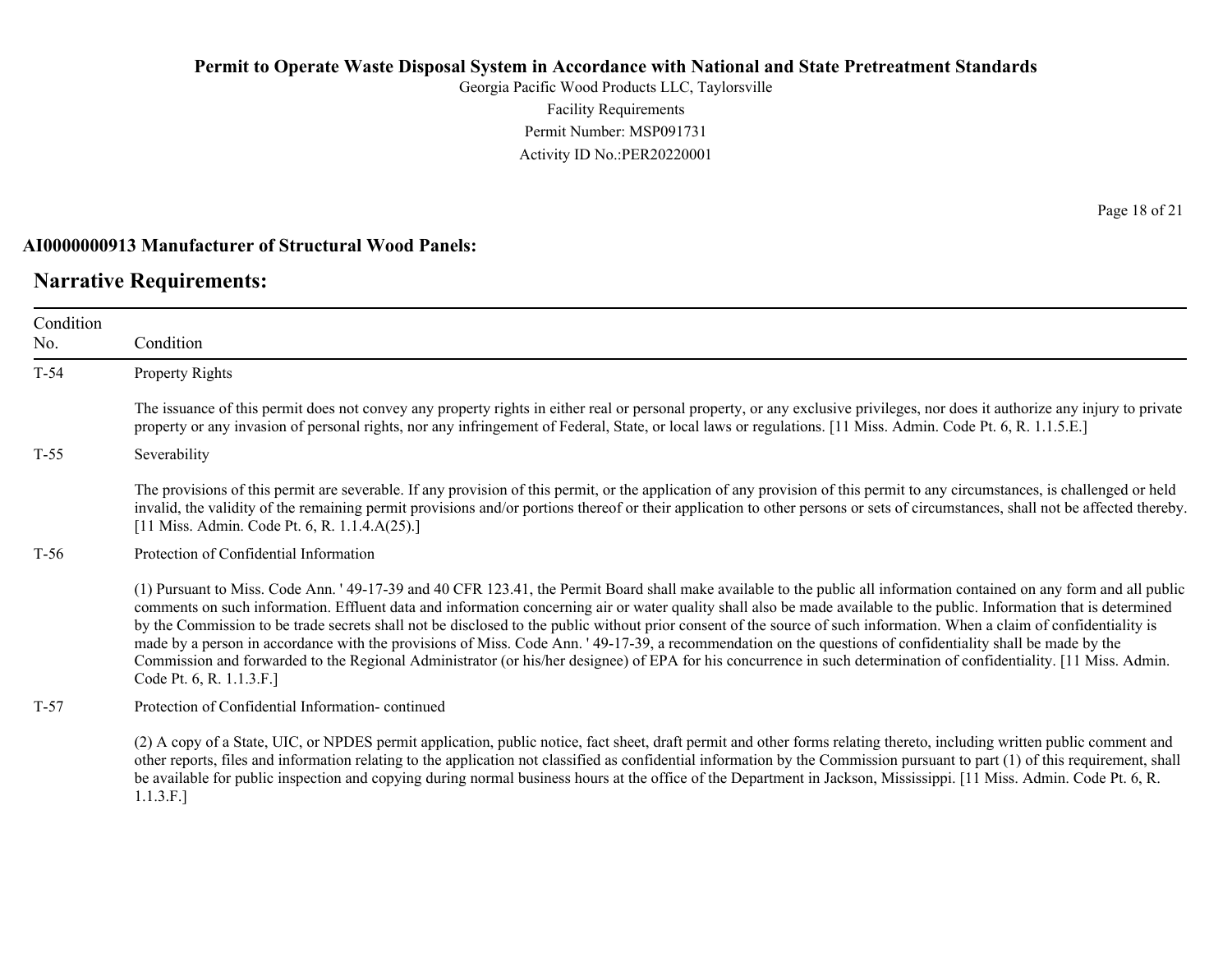Georgia Pacific Wood Products LLC, Taylorsville Facility Requirements Permit Number: MSP091731 Activity ID No.:PER20220001

#### **AI0000000913 Manufacturer of Structural Wood Panels:**

to waters of the State. [11 Miss. Admin. Code Pt. 6, R. 1.1.4.A(11).]

## **Narrative Requirements:**

Condition No. Condition T-58 Protection of Confidential Information- continued (3) Upon determination by the Commission that information submitted by a permit applicant is entitled to protection against disclosure as trade secrets, the information shall be so labeled and otherwise handled as confidential. Copies of the information and a notice of the Commission's action shall be forwarded to the Regional Administrator (or his/her designee). In making its determination of entitlement to protection as a trade secret, the Commission shall follow the procedure set forth in Miss. Code Ann. ' 49-17-39. In the event the Commission denies the claim of confidentiality, the applicant shall have, upon notification thereof, the right to appeal the Commission's determination in the same manner provided for other orders of the Commission. No disclosure, except to EPA, shall be allowed until any appeal from the determination of the Commission is completed. [11 Miss. Admin. Code Pt. 6, R. 1.1.3.F.] T-59 Spill Prevention and Best Management Plans Any permittee which has above ground bulk storage capacity, of more than 1320 gallons or any single container with a capacity greater than 660 gallons, of materials and/or liquids (including but not limited to, all raw, finished and/or waste material) with chronic or acute potential for pollution impact on waters of the State and not subject to Mississippi Hazardous Waste Management Regulations or 40 CFR 112 (Oil Pollution Prevention) regulations shall provide secondary containment as found in 40 CFR 112 or equivalent protective measures such as trenches or waterways which would conduct any tank releases to a permitted treatment system or sufficient equalization or treatment capacity needed to prevent chronic/acute pollution impact. [11 Miss. Admin. Code Pt. 6, R. 1.1.4.A(12)(a).] T-60 Closure Requirements Should the permittee decide to permanently close and abandon the premises upon which it operates, it shall provide a Closure Plan to the Permit Board no later than 90 days prior to doing so. This Closure Plan shall address how and when all manufactured products, by-products, raw materials, stored chemicals, and solid and liquid waste and residues will be removed from the premises or permanently disposed of on site such that no potential environmental hazard to the waters of the State will be presented. Closure plan(s) submitted to and approved by Mississippi Department of Environmental Quality for compliance with other environmental regulations will

satisfy the closure requirements for those items specifically addressed in the closure plan(s) as long as the closure does not present a potential for environmental hazard

Page 19 of 21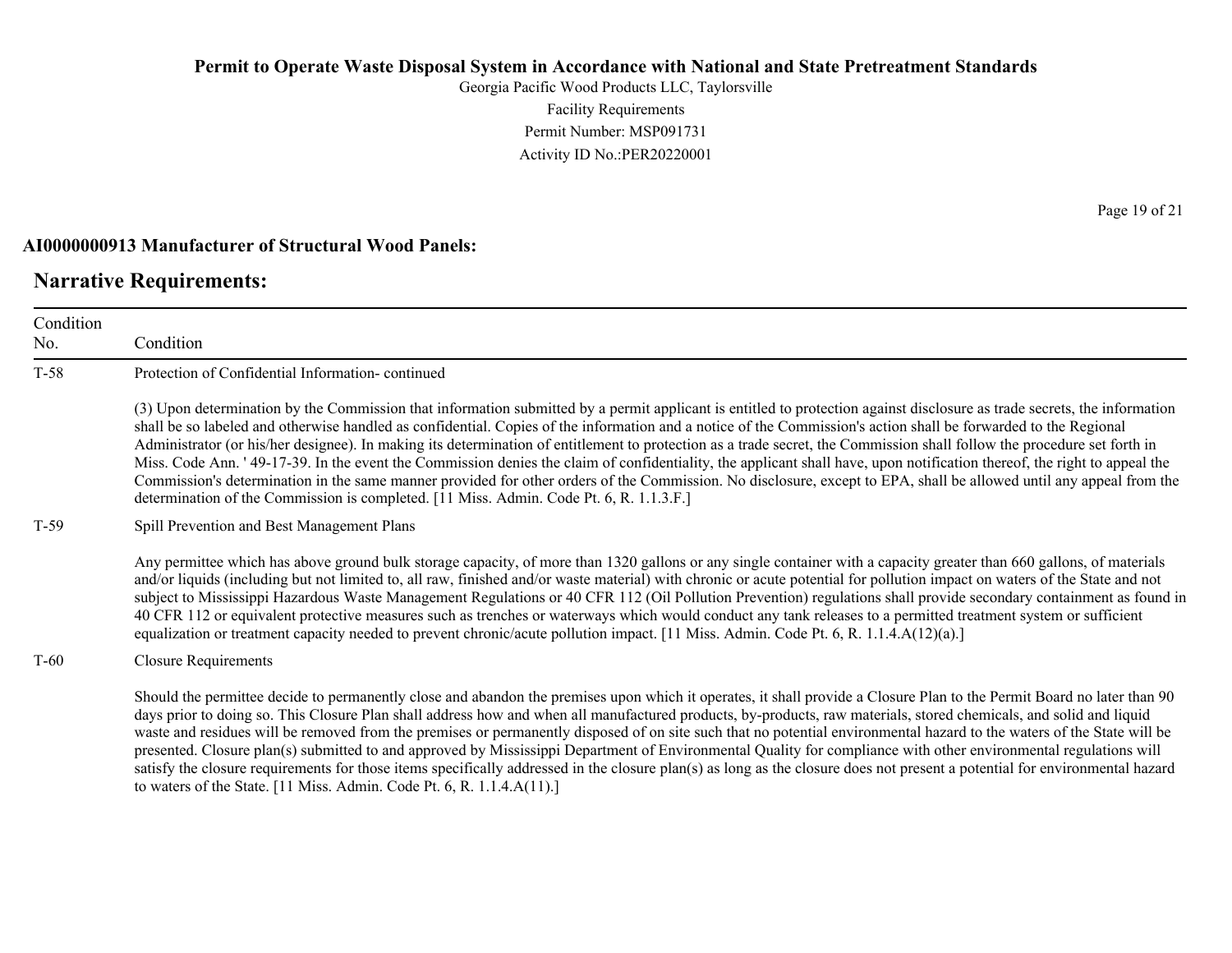Georgia Pacific Wood Products LLC, Taylorsville Facility Requirements Permit Number: MSP091731 Activity ID No.:PER20220001

### **AI0000000913 Manufacturer of Structural Wood Panels:**

# **Narrative Requirements:**

| Condition<br>No. | Condition                                                                                                                                                                                                                                                                                                                                                                                                                                                    |
|------------------|--------------------------------------------------------------------------------------------------------------------------------------------------------------------------------------------------------------------------------------------------------------------------------------------------------------------------------------------------------------------------------------------------------------------------------------------------------------|
| $T-61$           | This permit shall be modified, or alternately, revoked and reissued, to comply with any applicable effluent standard, limitation or storm water regulation issued or<br>approved under Section 301(b)(2)(C), and (D), 304(b)(2), 307(a)(2) and 402(p) of the Federal Water Pollution Control Act if the effluent standard, limitation or<br>regulation so issued or approved:                                                                                |
|                  | 1. Contains different conditions or is otherwise more stringent than any effluent limitation in the permit; or<br>2. Controls any pollutant not limited in the permit.<br>$2.$ The counterpartial condition funding magnetic contains and containing international conditions of $\mathbf{A}$ dual $\mathbf{A}$ $\mathbf{A}$ $\mathbf{A}$ $\mathbf{A}$ $\mathbf{B}$ $\mathbf{A}$ $\mathbf{A}$ $\mathbf{B}$ $\mathbf{A}$ $\mathbf{A}$ $\mathbf{B}$ $\mathbf{$ |

3. To comply with condition for the protection of the receiving collection system or treatment works. [11 Miss. Admin. Code Pt. 6, R. 1.1.4.F(1).]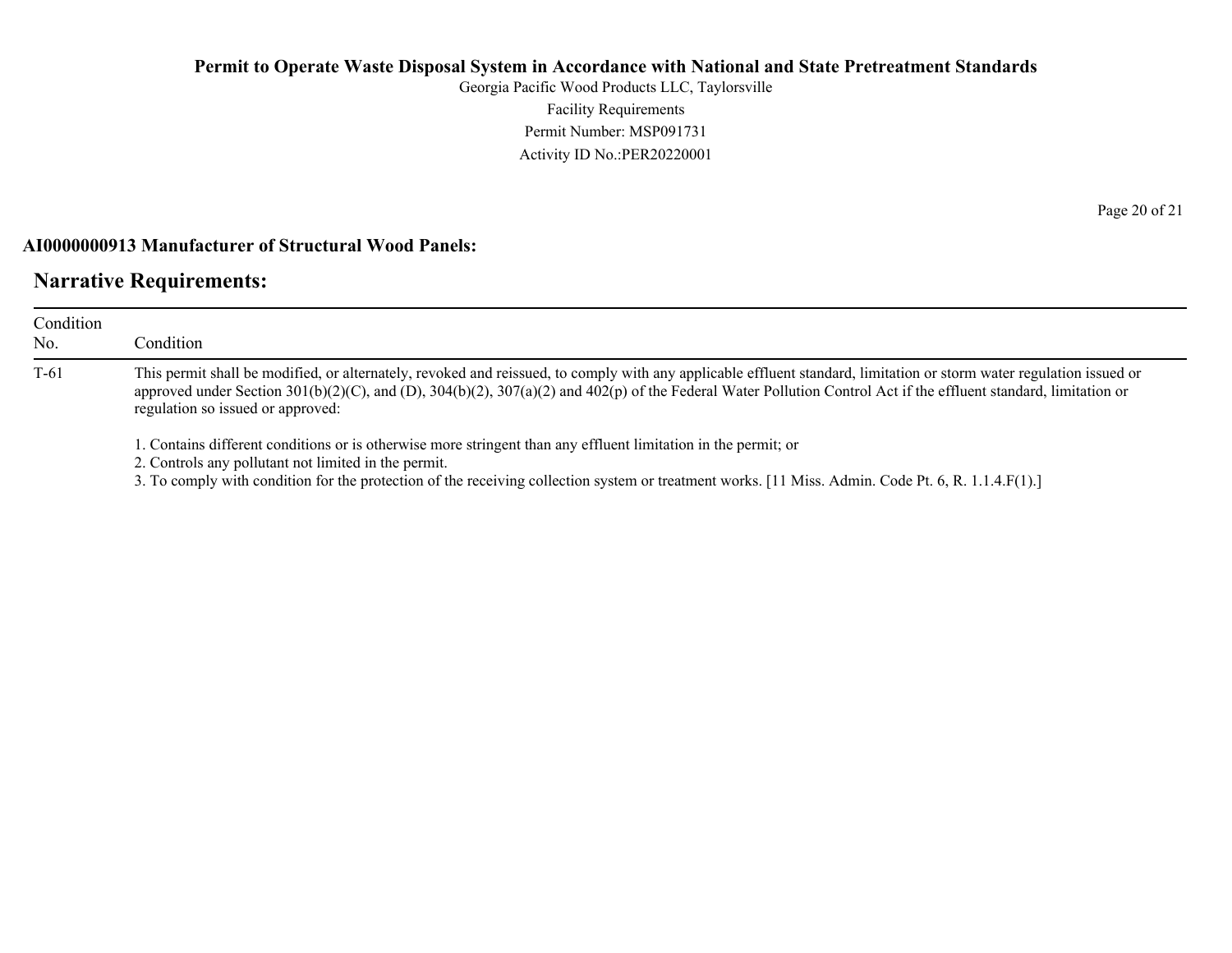Georgia Pacific Wood Products LLC, Taylorsville Facility Requirements Permit Number: MSP091731 Activity ID No.:PER20220001

Page 21 of 21

# **RPNT0000000003 (MSP091731-001) Outfall 001 (Process Wastewater, Non-process Wastewater, and Storm Water):**

# **Submittal/Action Requirements:**

| Condition<br>No. | Condition                                                                                                                                                                                                    |
|------------------|--------------------------------------------------------------------------------------------------------------------------------------------------------------------------------------------------------------|
| $S-1$            | The Permittee shall submit analytical results on a quarterly Discharge Monitoring Report (DMR): Due quarterly, by the 28th of Jan, April, July, and Oct. [11 Miss.<br>Admin. Code Pt. 6, R. 1.1.4.A(15)(c).] |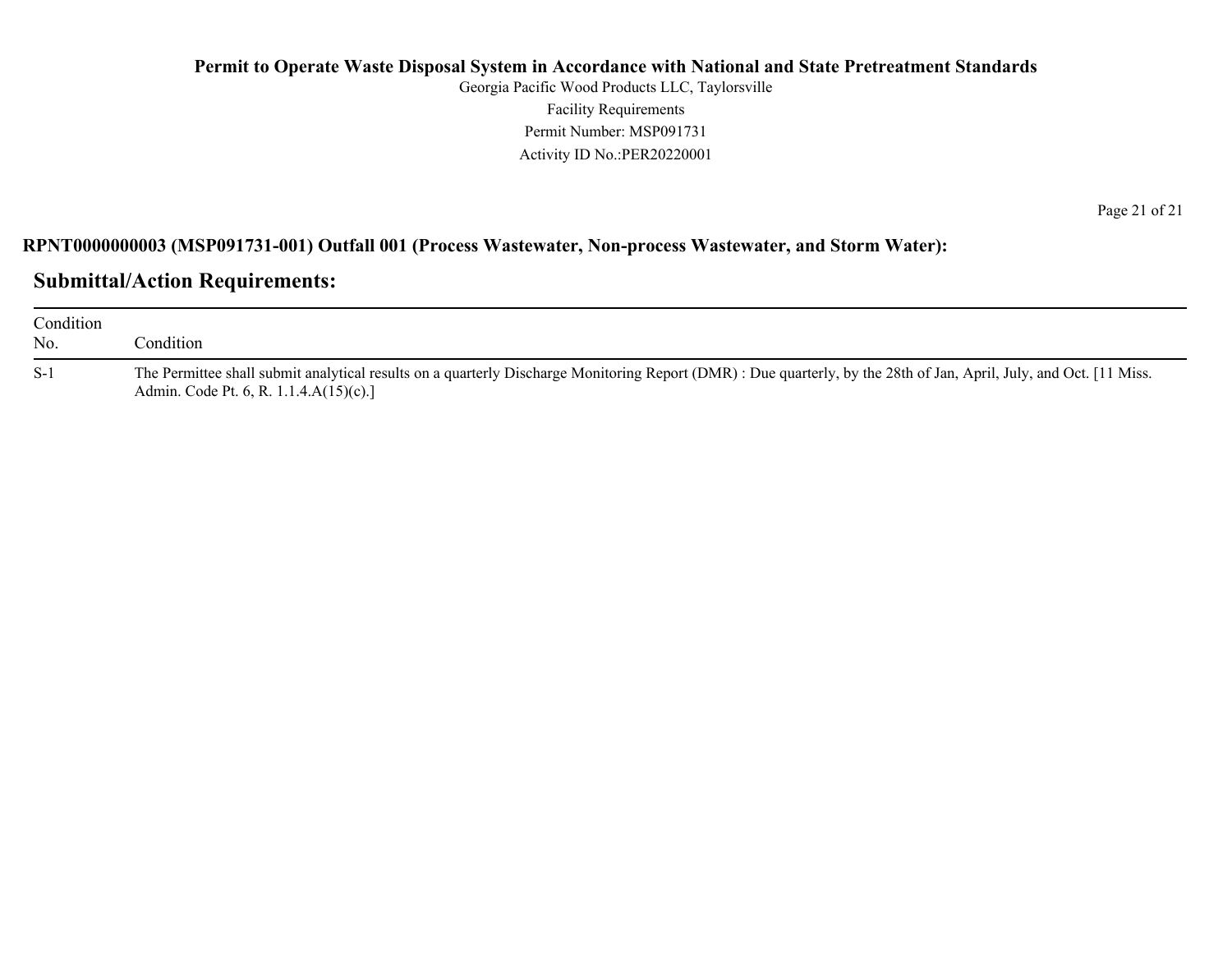# **GENERAL INFORMATION**

Georgia Pacific Wood Products LLC, Taylorsville Taylorsville, MS Smith County HIghway 28 West

## **Alternate/Historic Identifiers**

| $\overline{ID}$ | <b>Alternate/Historic Name</b>                                                                  | <b>User Group</b>        | <b>Start Date</b> | <b>End Date</b> |
|-----------------|-------------------------------------------------------------------------------------------------|--------------------------|-------------------|-----------------|
| 913             | Georgia-Pacific Wood Products, LLC                                                              | Official Site Name       | 12/11/2006        |                 |
| MSD991277211    | Georgia Pacific Corporation, Taylorsville Plywood Plant                                         | Hazardous Waste-EPA ID   | 08/18/1980        | 08/10/2007      |
| 250000002       | Georgia Pacific Corporation, Taylorsville Plywood Plant                                         | Air-Construction         | 10/22/1999        |                 |
| MSR110055       | Georgia Pacific Corporation, Taylorsville Plywood Plant                                         | GP-Sara Title III        | 10/27/1992        | 01/08/2001      |
| MS0002194       | Georgia Pacific Corporation, Taylorsville Plywood Plant                                         | Water - NPDES            | 11/12/1998        | 10/31/2003      |
| MSP091731       | Georgia Pacific Corporation, Taylorsville Plywood Plant                                         | Water - Pretreatment     | 11/22/2000        | 10/30/2005      |
| 2812900002      | Georgia Pacific Wood Products LLC, Taylorsville                                                 | Air-AIRS AFS             | 10/22/1999        |                 |
| MSR110055       | Georgia Pacific Corporation, Taylorsville Plywood Plant                                         | GP-Baseline              | 01/08/2001        | 12/15/2005      |
| MS0002194       | Georgia Pacific Corporation, Plywood Plant                                                      | Water - NPDES            | 11/24/2003        | 08/07/2007      |
| MSR110055       | Georgia Pacific Corporation, Taylorsville Plywood Plant                                         | GP-Baseline              | 12/15/2005        | 01/19/2011      |
| MSP091731       | Georgia Pacific Corporation, Taylorsville Plywood Plant                                         | Water - Pretreatment     | 01/18/2006        | 08/07/2007      |
| 250000002       | Georgia Pacific Wood Products LLC                                                               | Air-Title V Fee Customer | 01/02/2001        |                 |
| 914             | Georgia Pacific Corporation                                                                     | Official Site Name       | 10/02/1992        | 10/02/1992      |
| MSD980600068    | Georgia Pacific Corporation, Taylorsville Particleboard Plant                                   | Hazardous Waste-EPA ID   | 08/18/1980        | 02/07/2007      |
| MSR110058       | Georgia Pacific Corporation, Taylorsville Particleboard Plant                                   | GP-Sara Title III        | 10/02/1992        | 01/08/2001      |
| MS0035343       | Georgia Pacific Corporation, Taylorsville Particleboard Plant                                   | Water - NPDES            | 08/12/1997        | 08/13/2002      |
| MSP091728       | Georgia-Pacific Corporation, Taylorsville Particleboard Plant                                   | Water - Pretreatment     | 11/22/2000        | 07/08/2003      |
| 250000002       | Georgia Pacific Corporation, Taylorsville Particleboard and Plywood Plant Air-Title V Operating |                          | 01/02/2001        | 12/31/2005      |
| MSR110058       | Georgia Pacific Corporation, Taylorsville Particleboard Plant                                   | GP-Baseline              | 01/08/2001        | 12/14/2005      |
| MS0035343       | Georgia Pacific Corporation, Taylorsville Particleboard Plant                                   | Water - NPDES            | 01/03/2003        | 11/17/2003      |
| MSR110058       | Georgia Pacific Corporation, Taylorsville Particleboard Plant                                   | GP-Baseline              | 12/14/2005        | 12/01/2006      |
| 913             | Georgia Pacific Corporation, Taylorsville                                                       | Historic Site Name       | 10/27/1992        | 12/11/2006      |
| MS0002194       | Georgia Pacific Wood Products LLC, Taylorsville                                                 | Water - NPDES            | 08/07/2007        | 10/30/2008      |
| MSP091731       | Georgia Pacific Wood Products LLC, Taylorsville                                                 | Water - Pretreatment     | 08/07/2007        | 12/31/2010      |
| MSD991277211    | Georgia-Pacific Wood Products LLC Taylorsville Plant                                            | Hazardous Waste-EPA ID   | 08/10/2007        |                 |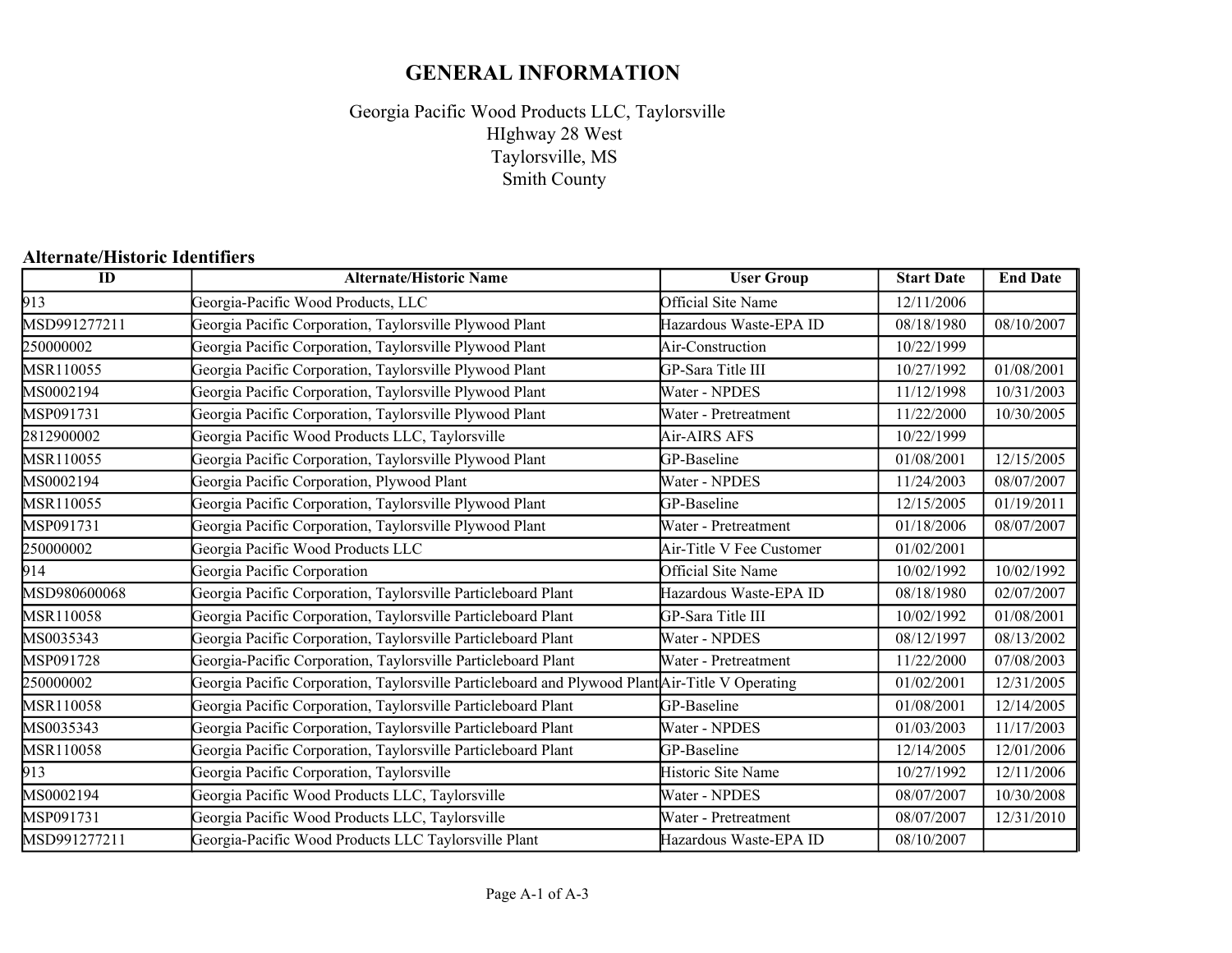# **GENERAL INFORMATION**

| 913       | Georgia Pacific Wood Products LLC, Taylorsville                                                 | Air-Notification                    | 07/10/2008 |            |
|-----------|-------------------------------------------------------------------------------------------------|-------------------------------------|------------|------------|
| 913 001   | Georgia Pacific Particle Board Plant, Taylorsville                                              | GARD                                | 11/19/1980 |            |
| 913 002   | Georgia Pacific Plywood Plant, Taylorsville                                                     | GARD                                | 11/19/1980 |            |
| 913 003   | Georgia Pacific Forestry                                                                        | <b>GARD</b>                         | 11/19/1980 |            |
| MS0002194 | Georgia Pacific Wood Products LLC, Taylorsville                                                 | Water - NPDES                       | 01/21/2009 | 12/31/2013 |
| 250000002 | Georgia Pacific Corporation, Taylorsville Particleboard and Plywood Plant Air-Title V Operating |                                     | 02/14/2011 | 01/31/2016 |
| MSR110055 | Georgia-Pacific Wood Products LLC, Taylorsville                                                 | GP-Baseline                         | 01/19/2011 | 01/11/2016 |
| MSP091731 | Georgia-Pacific Wood Products LLC, Taylorsville                                                 | Water - Pretreatment                | 12/21/2012 | 10/02/2017 |
| MS0002194 | Georgia Pacific Wood Products LLC, Taylorsville                                                 | Water - NPDES                       | 03/21/2014 | 02/28/2019 |
| MSR110055 | Georgia-Pacific Wood Products LLC, Taylorsville                                                 | GP-Baseline                         | 01/11/2016 | 10/31/2020 |
| 250000002 | Georgia Pacific Wood Products LLC, Taylorsville                                                 | Air-Construction                    | 07/08/2016 |            |
|           | <b>Branch</b>                                                                                   | Branches Group - Air                | 07/18/2017 |            |
|           | <b>Branch</b>                                                                                   | <b>Branches Group - Water</b>       | 07/18/2017 |            |
|           | Branch                                                                                          | Branches Group - Stormwater-401     | 07/18/2017 |            |
|           | <b>Branch</b>                                                                                   | Branches Group - Hazardous<br>Waste | 08/04/2017 |            |
| MSP091731 | Georgia Pacific Wood Products LLC, Taylorsville                                                 | Water - Pretreatment                | 10/02/2017 | 09/30/2022 |
| MS0002194 | Georgia Pacific Wood Products LLC, Taylorsville                                                 | Water - NPDES                       | 12/17/2018 | 11/30/2023 |
| 250000002 | Georgia Pacific Wood Products LLC, Taylorsville                                                 | Air-Construction                    | 04/22/2019 |            |
| 913       | Annual                                                                                          | Air-Notification                    | 01/09/2020 |            |
| 913       | Annual                                                                                          | Air-Notification                    | 01/05/2021 |            |
| MSR110055 | Georgia-Pacific Wood Products LLC, Taylorsville                                                 | GP-Baseline                         | 05/24/2021 | 11/30/2025 |
| 250000002 | Georgia Pacific Wood Products LLC - Taylorsville                                                | Air-Title V Operating               | 12/13/2021 | 11/30/2026 |
| 913       | Annual                                                                                          | Air-Notification                    | 01/19/2022 |            |

**Basin:** Pascagoula River Basin

 **Location Description:** PG - Plant Entrance (General). Data collected by Krystal Rudolph on 11/20/02. Should be same as AI 914